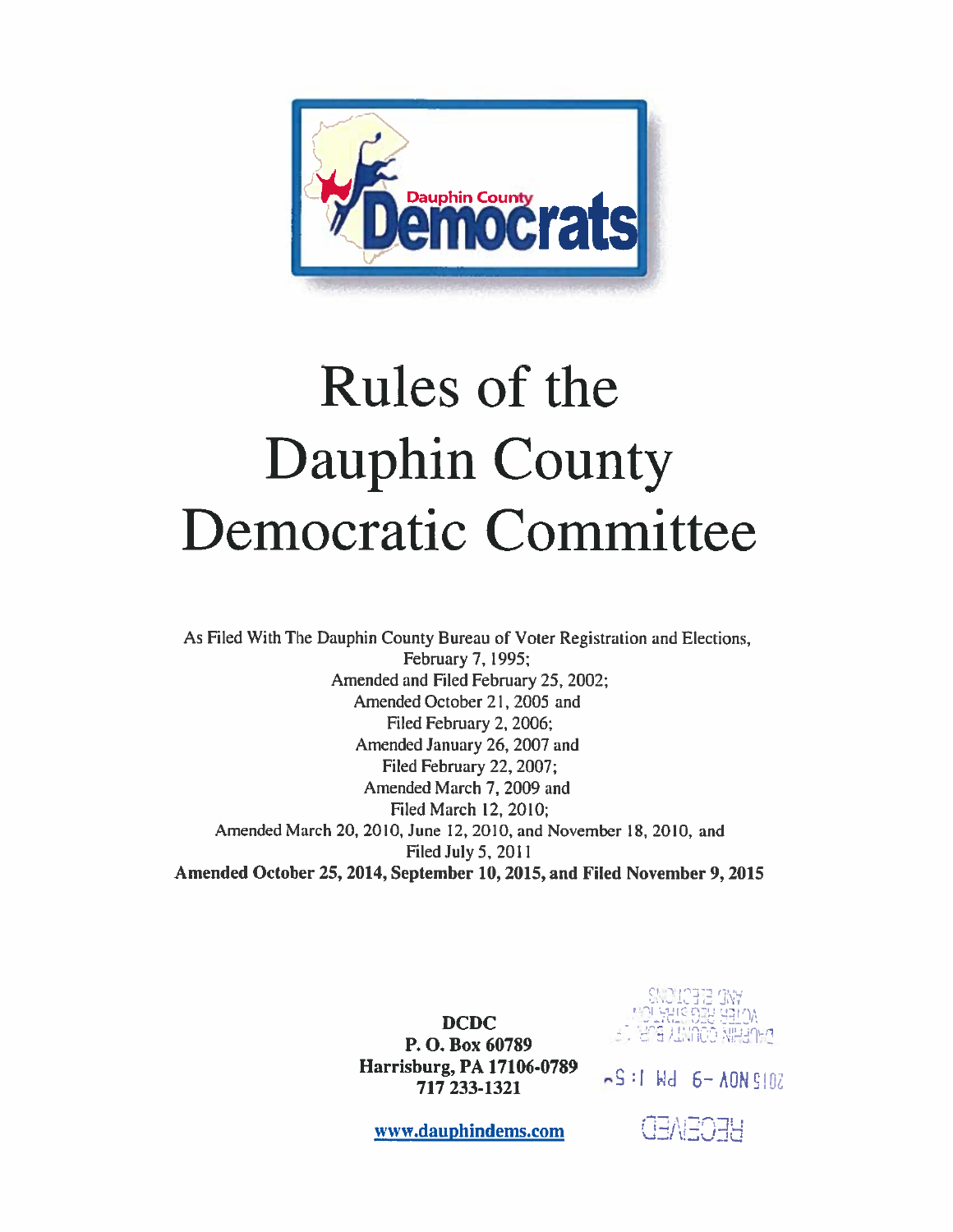#### RULE I—ORGANIZATION AND QUALIFICATIONS

SECTION A. Organization.

The representative and authoritative bodies of the Dauphin County Democratic Committee (hereinafter sometimes referred to as the "DCDC") shall consist of:

- 1. The County Committee of the Dauphin County Democratic Committee (hereinafter referred to as the "County Committee").
- 2. The Executive Officers of the Dauphin County Democratic Committee (hereinafter referred to as the "Executive Officers"); and
- 3. The Executive Committee of the Dauphin County Democratic Committee (hereinafter referred to as the "Executive Committee.")

#### SECTION B. Qualifications.

1. Only duly registered and enrolled Democratic electors shall be eligible to serve as officers or members of the DCDC.

- 2. No person shall be eligible to be an officer or member of the DCDC who:
	- (a) Has been <sup>a</sup> registered member of any political party other than the Democratic Party, at anytime within the last two years,
	- (b) Has by voice, vote, financial contribution, or otherwise, within two years, supported <sup>a</sup> candidate in a general or special election opposed to the duly nominated candidate of the Democratic Party in that election excep<sup>t</sup> as provided in paragraph 3 of this section.
- 3. Those Democratic candidates who cross-file for an office; and Democratic candidates running as write-ins on <sup>a</sup> non-democratic ballot; and those persons supporting such candidates, are exempt from Paragraph 2.b. of this section.

#### RULE Il—OBJECT AND PRINCIPLES

The Dauphin County Democratic Committee is committed to:

- 1. Serving the best interests of the people of Dauphin County,
- 2. Providing <sup>a</sup> broad base of participation in the affairs of the Dauphin County Democratic Committee,
- 3. Effecting the election of Democratic candidates to public office,
- 4. Supporting voter registration,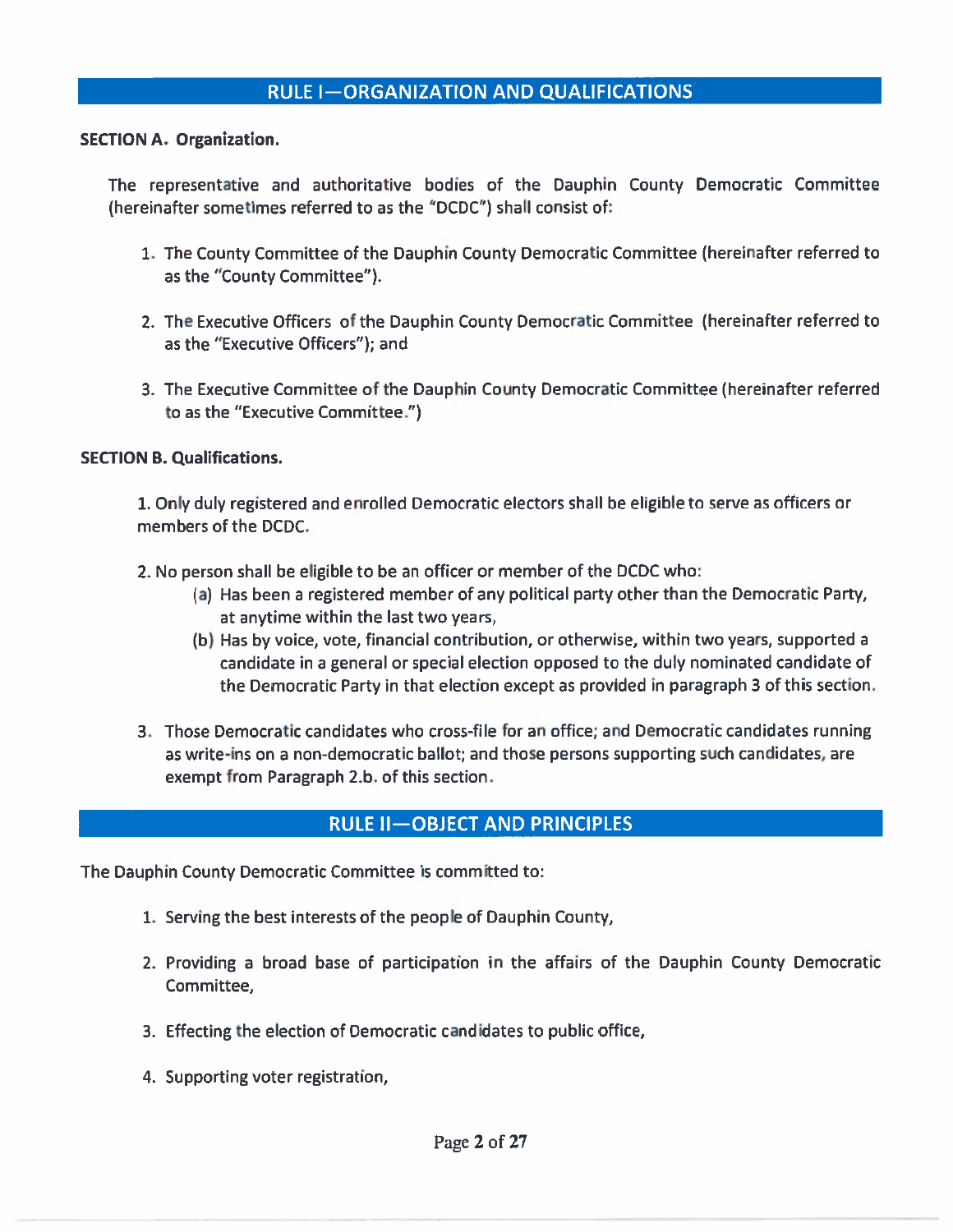- 5. Considering the demographic composition of the DCDC in Dauphin County, and attempting to assure <sup>a</sup> representative balance in all appointive positions,
- 6. Adhering to <sup>a</sup> non-discrimination policy for membership and/or elective office based on race, religion, color, national origin, gender, age, disability, sexual orientation or familial/marital status.

## RULE III-THE COUNTY COMMITTEE

#### SECTION A. Membership and Term of Office.

The County Committee, whose members shall be called Democratic Committeemen, Committeewomen, Committeepersons or Committee Members shall:

- 1. Be composed of one man and one woman elected from each election/voting district within Dauphin County at the primary election coinciding with the gubernatorial election for <sup>a</sup> term of four (4) years, or as appointed pursuant to Rule III, Section J (relating to vacancies);
- 2. Be registered Democrats residing in their election/voting district within Dauphin County;
- 3. Include the state committee people who also were elected at the primary election coinciding with the gubernatorial election for <sup>a</sup> term of four (4) years; and
- 4. Include an additional 13 at-large members residing within Dauphin County who shall be appointed by the County Chairperson as provided at Rule V, Section E, Paragraph 5.

#### SECTION B. Write-in candidates.

In order for <sup>a</sup> write-in candidate to be elected as <sup>a</sup> county committee person, or as <sup>a</sup> state committee person the write-in candidate must receive, at <sup>a</sup> minimum, <sup>a</sup> number of valid write-in votes equal to the number of valid signatures required by law for <sup>a</sup> person to have been <sup>p</sup>laced upon the ballot for the applicable position to which the write-in candidate seeks election.

#### SECTION C. Responsibilities.

Each Committee Member shall be responsible for:

- 1. Establishing an effective election/voting district organization.
- 2. Maintaining and increasing Democratic registration;
- 3. Maximizing the vote for Democratic candidates as directed by their District Leader.
- 4. Representing the Democratic Party in his/her election/voting district;
- 5. Attending meetings of the District and County Committees; and

#### Page 3 of 27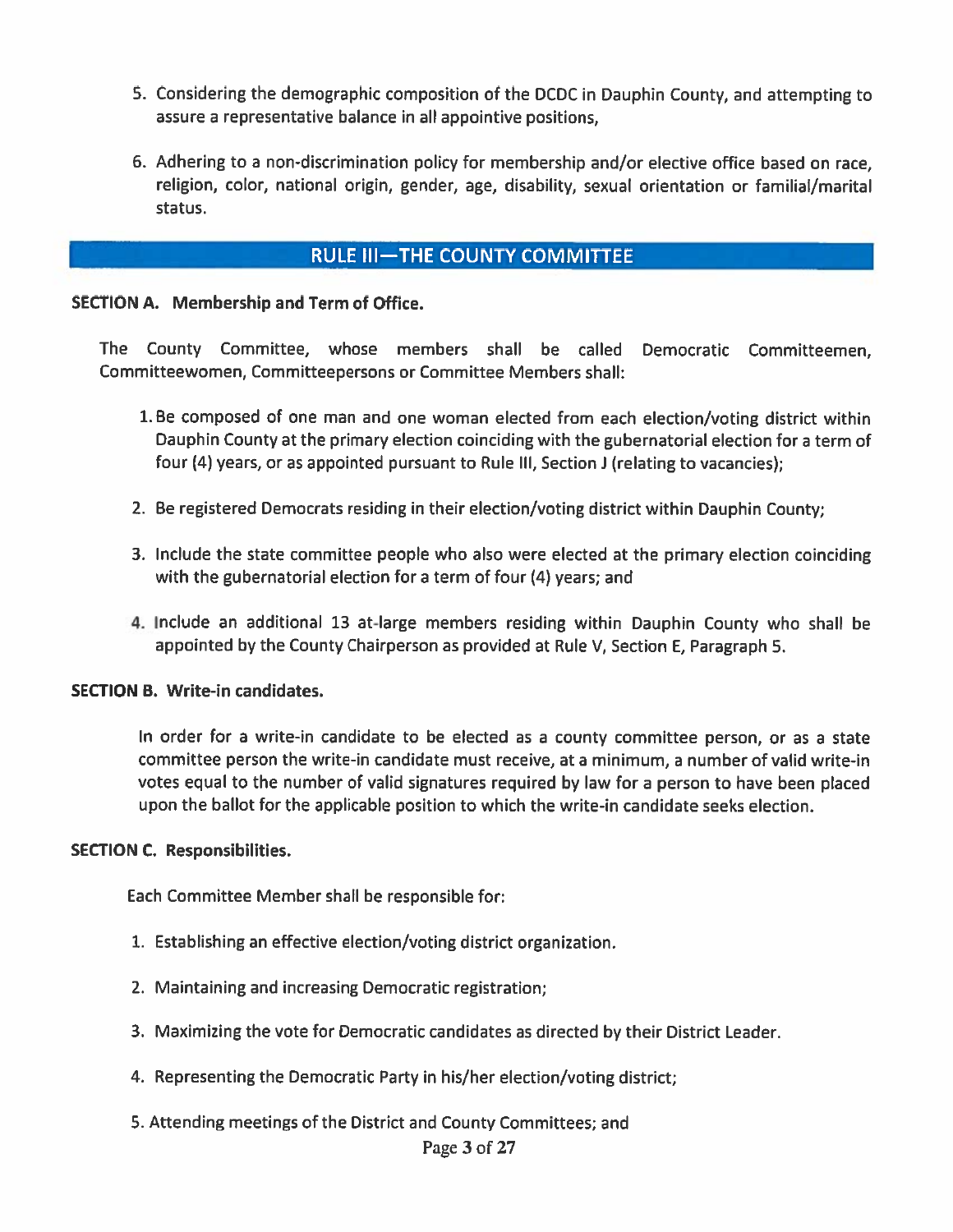6. Being accountable to the residents of his or her election/voting district; the District Leader, the County Chairperson, Executive Officers and Executive Committee.

#### **SECTION D. Meetings**

The County Committee shall meet at least twice annually at the call of the Chairperson.

#### SECTION E. Reorganization Meeting

Not later than the fifth Saturday (or any other date identified by statute) following the Primary Election in each year in which the Governor and committee people are elected by the Democratic electorate, the County Committee shall meet to reorganize and to elect the Executive Officers and District Leaders. Following the election of Executive Officers and before adjournment of the County Reorganization Meeting, each District shall meet separately to elect <sup>a</sup> District Leader.

#### SECTION F. Ten-Day Call; Quorum.

- 1. Written notice of all meetings shall be sent by first class mail, or by electronic communication with the Member's written approval, to all members of the County Committee at least ten (10) days prior to the meeting ("ten day call').
- 2. Twenty percen<sup>t</sup> (20%) of the total membership of the County Committee shall constitute <sup>a</sup> quorum for the transaction of business at <sup>a</sup> business meeting of the County Committee. A committee person represented by <sup>a</sup> valid proxy shall be counted toward <sup>a</sup> quorum.

#### SECTION 6. Special Meetings.

The County Chairperson shall call <sup>a</sup> special meeting of the County Committee within thirty (30) days upon written petition of <sup>a</sup> majority of the members, and shall provide due notice to members.

#### SECTION H. Proxy.

Any member of the County Committee who is unable to attend <sup>a</sup> meeting of the County Committee in person, may appoint by proxy, <sup>a</sup> Democratic elector registered in Dauphin County who is <sup>a</sup> resident of the committee member's Legislative District, and not already <sup>a</sup> County Committee member, who shall have the power to attend such meeting and to vote thereat as the representative of such absent member. Any such proxy shall be in writing, signed by the member giving the same, attested by a witness, and naming the person to act as proxy. No person in attendance at <sup>a</sup> meeting of the County Committee shall be able to cast more than one (1) vote.

#### SECTION I. Discipline.

- 1. Elected members.
	- a) Whenever the County Chairperson is aware of evidence or receives <sup>a</sup> signed written statement from <sup>a</sup> member of the DCDC that an elected member of the County Committee: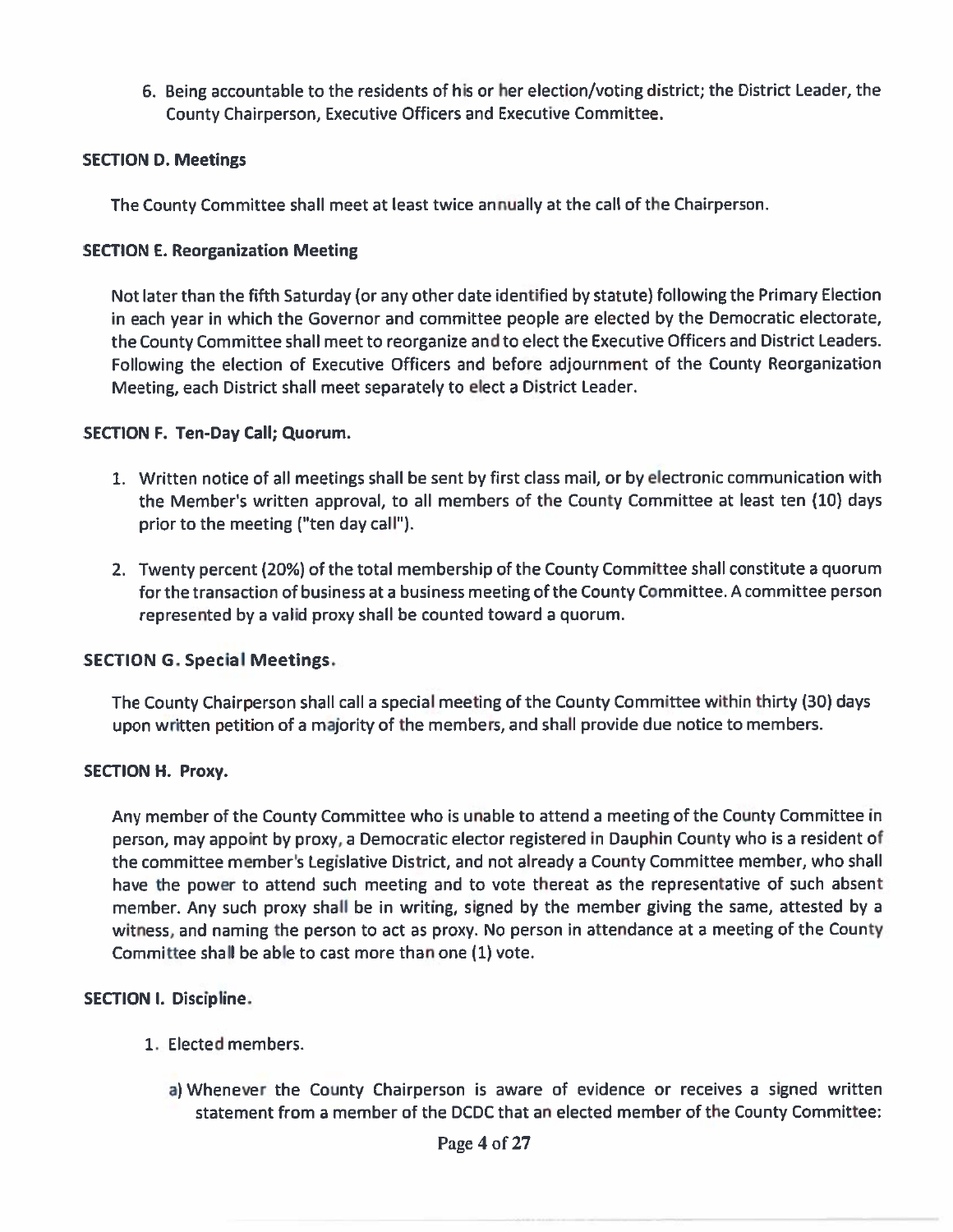- (i) has been absent and without representation by proxy for two consecutive meetings of the County Committee, without notifying either the Chair, Secretary or District Leader prior to such absence;
- (ii) is disqualified by Rule I, Section <sup>B</sup> of these Rules or the Rules of the Democratic Party of the Commonwealth of Pennsylvania to serve as <sup>a</sup> member of such committee; or
- (iii) has otherwise violated these Rules, committed an act, or failed to perform his or her duties, to the extent that good cause exists to warrant sanction or removal from office,

the County Chairperson shall direct the Executive Committee to conduct <sup>a</sup> hearing to determine whether or not the member shall be removed from office or otherwise sanctioned.

- b) The member subject to the above proceedings shall receive, at minimum, two (2) weeks prior written notice of the hearing before the Executive Committee, which notice shall contain <sup>a</sup> statement of the alleged violation(s). He or she shall have the right to examine and cross-examine all witnesses and to presen<sup>t</sup> testimony and evidence on his or her behalf to <sup>a</sup> quorum of the Executive Committee.
- c) After considering all competent evidence presented, the Executive Committee shall vote thereon. <sup>A</sup> two-thirds (2/3) vote of <sup>a</sup> quorum of the Executive Committee members hearing the evidence is required for removal.
- d) Fifty percen<sup>t</sup> <sup>p</sup>lus one (50% <sup>+</sup> 1) of the total voting membership of the Executive Committee shall constitute <sup>a</sup> quorum for the purpose of conducting the hearing and rendering <sup>a</sup> decision.
- e) An elected member who has been removed from office by the decision of the Executive committee may appea<sup>l</sup> to the County Committee. The appea<sup>l</sup> shall be in writing and submitted to the County Chair and Secretary within <sup>10</sup> days of the adverse decision and shall state in writing the basis for the appeal. The County Chair shall schedule <sup>a</sup> special meeting of the County Committee to be held within <sup>30</sup> days of receiving the appeal. Along with the notice of the special meeting, the Chair shall provide to the County Committee <sup>a</sup> copy of the written appeal and the minutes of the meeting of the Executive Committee at which the decision was rendered to remove the member. The County Committee, after receiving testimony at the special meeting from all interested persons, shall render before adjournment <sup>a</sup> decision by majority vote to either affirm the decision of the Executive Committee or reinstate the elected member.

#### SECTION J. Vacancies.

Vacancies in the <sup>13</sup> appointed at-large membership of the County Committee shall be filled by the County Chairperson. Vacancies in the elected membership of the County Committee shall be filled for the duration of the unexpired term by the County Chairperson. The Applicable District Leader is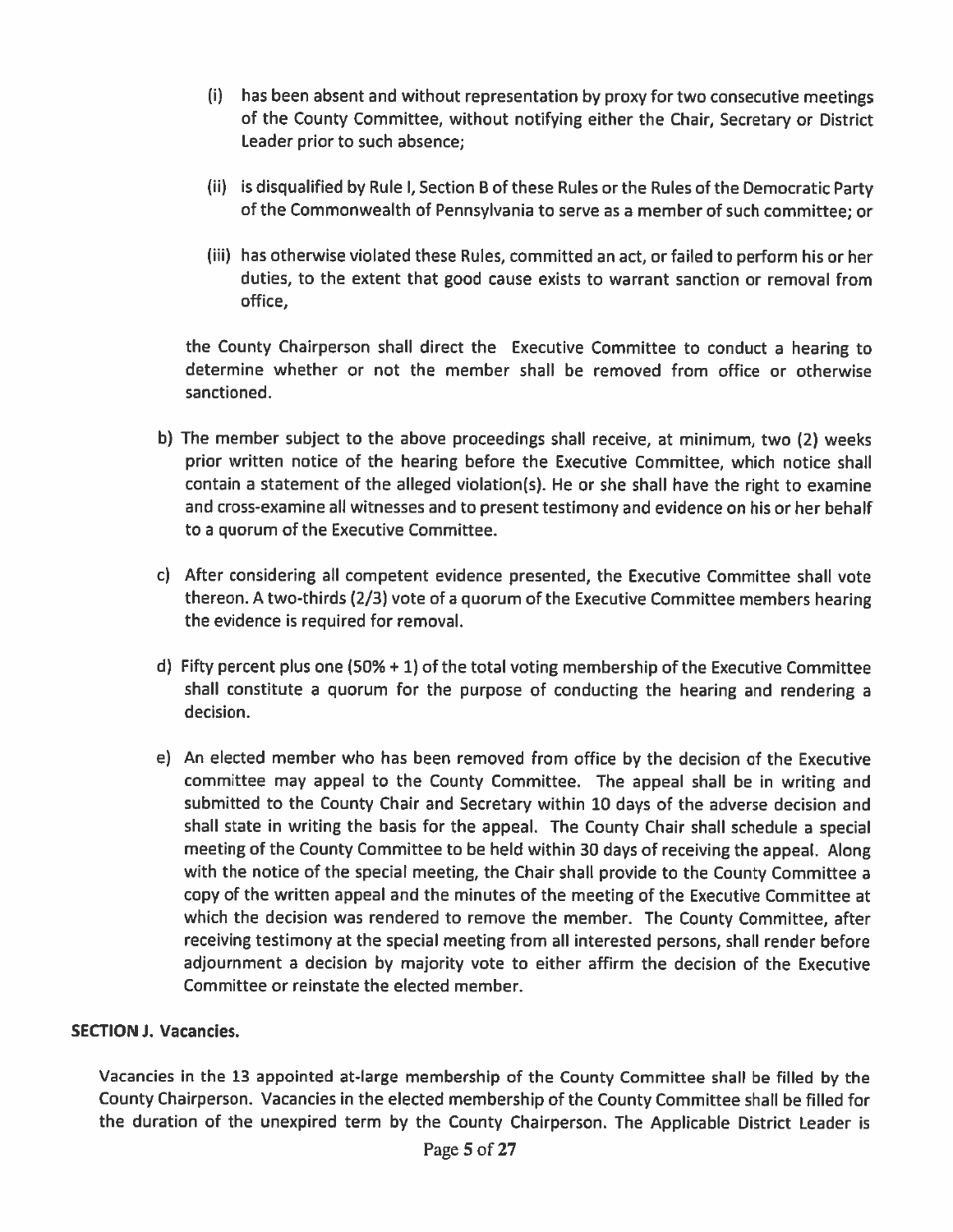encourage<sup>d</sup> to recommend nominees to the Chairperson. All nominees must be approve<sup>d</sup> by the Executive Committee and the County Chairperson. The term of the appointee shall be effective immediately upon appointment by the Chairperson. Notwithstanding the foregoing, no vacancy may be filled during the period of time intervening between the date of the Primary Election and the reorganization meeting of the County Committee, but all vacancies shall be filled as soon as possible after the reorganization meeting.

#### SECTION K. Procedure for Filling Vacancies on the General Election Ballot.

- 1. Immediately following notice of vacancy from the County Bureau of Elections and Voter Registration regarding an elected office within <sup>a</sup> district or the county, the County Chair will notify the appropriate District Leader in the district in which the vacancy has occurred. If the vacancy is within <sup>a</sup> county office, the County Chairperson shall notify the Chairperson of the Elections Committee.
- 2. For a municipal election, the District Leader shall coordinate with any local committee chair, if applicable, and for <sup>a</sup> county election the Elections Committee Chair shall coordinate with the County Chairperson, to take the appropriate steps to find <sup>a</sup> qualified candidate to fill the vacancy through such methods as recruitment, advertising, and inter-committee interest.
- 3. The applicable county committee members who represen<sup>t</sup> the voters from the election district, in which the vacancy occurred, shall meet to recommend <sup>a</sup> candidate to stand for election in the November general election. A ten-day written notice delivered by first class mail, or by electronic communication with Member's approval, must be given of the nomination meeting, listing the purpose of the meeting, the date, time, and location, and must provide the option to vote by proxy, if <sup>a</sup> committee member is not able to attend. <sup>A</sup> quorum is not necessary as long as the number of committee members or their duly appointed proxies is no less than three (3). A simple majority vote is required to choose <sup>a</sup> candidate to fill the vacancy. When the number of committee members needed to recommend <sup>a</sup> candidate for <sup>a</sup> vacancy cannot be met because committee positions are vacant in <sup>a</sup> ward or precinct, the County Chairperson can appoint others from the same District of that ward or precinct to satisfy this requirement.
- 4. Once the applicable committee members have voted to recommend the nomination of one candidate, the District Leader, in the case of <sup>a</sup> municipal election, or the Chairperson of the Elections Committee, in the case of <sup>a</sup> county election, shall prepare and deliver the following items to the Executive Committee at least 20 days before the filing deadline:
	- a) A copy of the ten-day notice;
	- b) Minutes from the meeting;
	- c) A list of all voting members in attendance;
	- d) The name, address, and occupation of the recommended candidate.
- 5. The candidate must complete all documents required by law, State Committee rules, and the Executive Committee. The candidate does not complete the nomination certificate. The nomination certificate must be completed by the Chairperson and the Secretary. Only the Chairperson and Secretary are required to sign and have their signatures notarized in accepting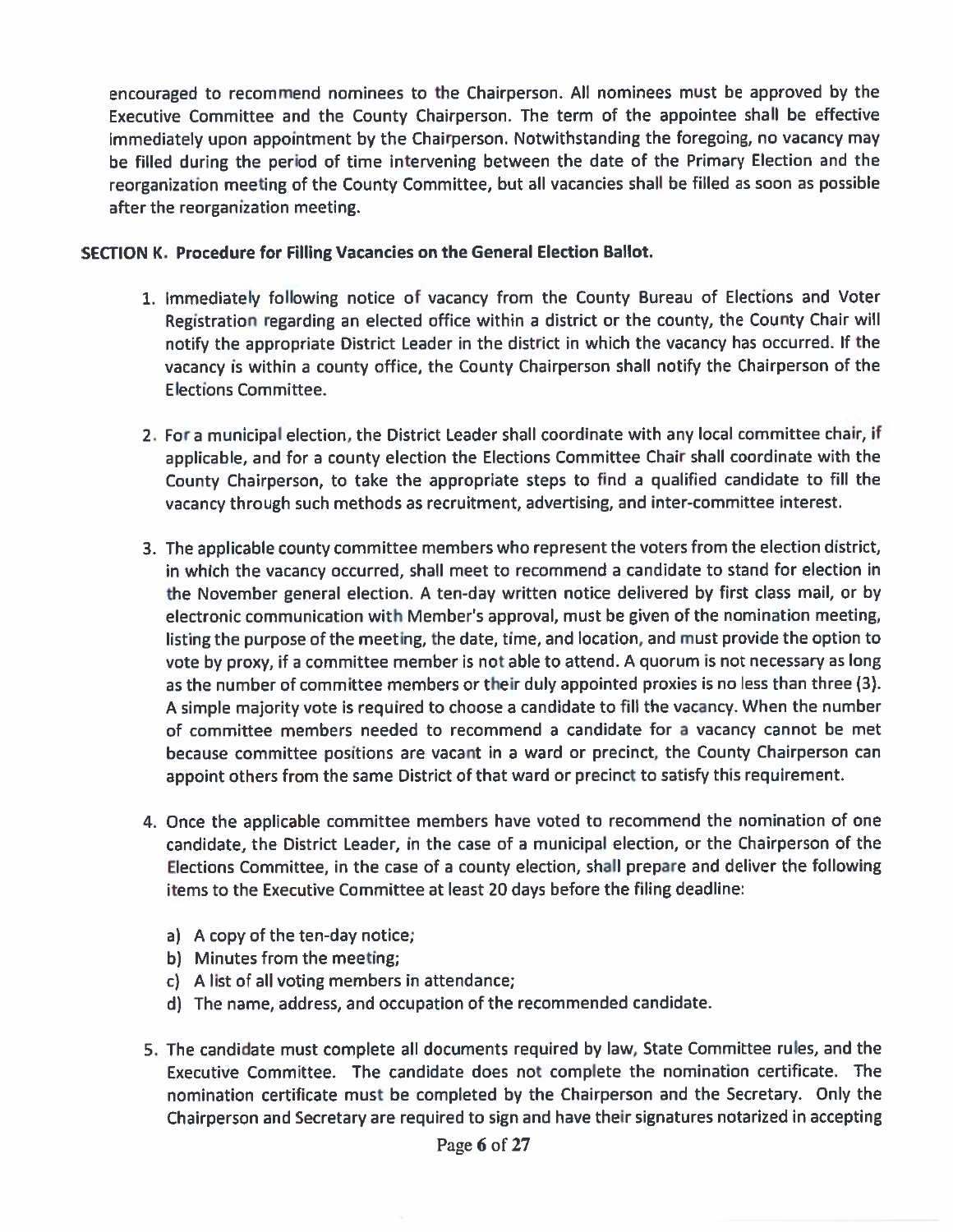the recommended candidate along with the completed nomination certificate and all attachments.

#### SECTION L. Reasons for Vacancy and/or Grounds for Removal.

The following are the reasons for vacancy and/or grounds for removal of <sup>a</sup> County Committee Member, whether elected or appointed:

- 1. Voluntary resignation, either verbal or written,
- 2. Death of Member,
- 3. Moved from Voting District,
- 4. Absent or without representation by proxy at two consecutive meetings of the County Committee without prior notice of absence or good cause or reason,
- 5. Failure to perform the responsibilities set forth at Rule Ill, Section B, or elsewhere within these Rules;
- 6. Within the pas<sup>t</sup> two years, endorsement of, contributing to, campaigning for, and/or being associated or registered with any organization, political campaign, political action committee or non-Democratic political party, which exists solely for the purpose of supporting any non Democratic candidate when <sup>a</sup> duly-nominated Democratic candidate is running for the same the recommended candidate along with the completed nomination certificate and all<br>
stachments.<br>
Reasons for Vacancy and/or Grounds for Removal.<br>
Nowing are the reasons for vacancy and/or grounds for removal of a County Com

#### SECTION A. Membership.

- 1. The Executive Committee shall consist of the following voting members:
	- a) The Executive Officers of the Dauphin County Democratic Committee;
	- b) Democratic Members of the State Committee from Dauphin County,
	- c) The following ex-officio members if they are duly registered Democrats: Dauphin County Commissioners, PA State Legislators who reside in Dauphin County, and the Mayor of the City of Harrisburg,
	- d) The Standing Committee Chairpersons appointed by the County Chairperson,
	- e) One member elected from each District in Dauphin County (hereinafter referred to as the "District Leaders"),
	- f) Any committee chairpersons of local Democratic Committees which are in compliance with, and formally recognized pursuan<sup>t</sup> to, these Rules.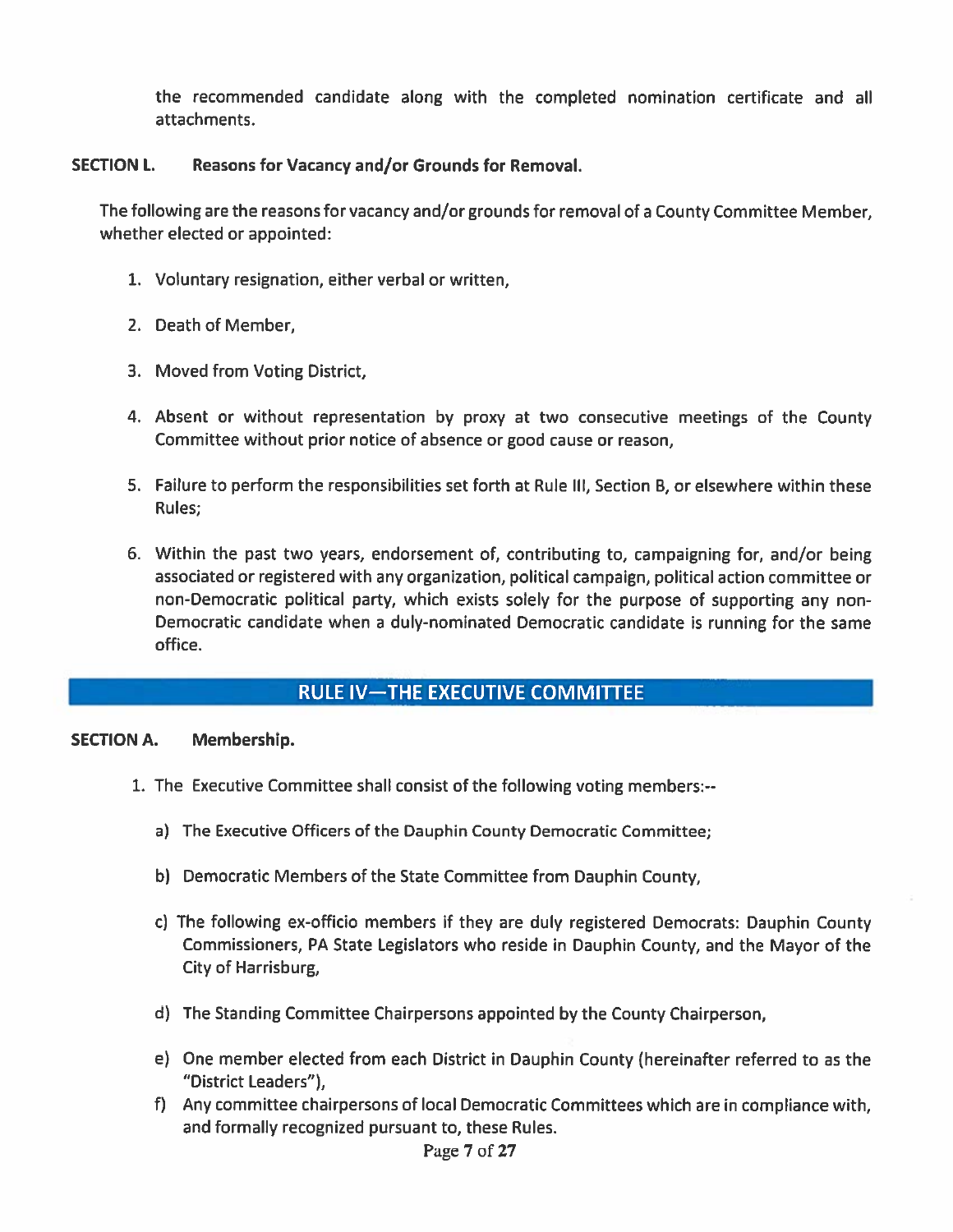- 2. The following are non-voting members of the Executive Committee:
	- a) Any *ad hoc* committee chairpersons appointed at the discretion of the County Chairperson for which these Rules may provide,
	- b) Parliamentarian, Sergeant-At-Arms, Chaplain, Union Liaison, and other appointed positions as may be deemed necessary at the discretion of the County Chairperson.

#### SECTION B. **Executive Officers.**

The County Chairperson, 1st and 2<sup>nd</sup> Vice-Chairpersons, Treasurer and Secretary shall be the officers of the Executive Committee and the County Committee. The County Chairperson shall preside at all meetings, unless the County Chairperson designates another to preside.

#### SECTION C. Duties.

The officers and members of the Executive Committee shall perform such duties as designated by the Chairperson to effect an efficient organization, including, but not limited to:

- 1. Assist, advise, counsel and oversee the County Chairperson in matters pertaining to the managemen<sup>t</sup> of the Democratic Party in Dauphin County,
- 2. Make such recommendations to the organization as the welfare of the party may require,
- 3. Review and approve all budgets and fundraising plans of the organization,
- 4. Report its proceedings and make all Standing Committee meeting minutes available to the County Committee,
- 5. Fill vacancies occurring in the Democratic nomination for any local or county offices within thirty (30) days in accordance with and subject to applicable election laws, Rules of the Democratic Party of the Commonwealth of Pennsylvania and Rule Ill, SECTION K of the Rules of the Dauphin County Democratic Committee, and
- 6. Perform such other functions as are set forth in these Rules or directed by the County Chairperson.

#### SECTION D. Meetings/Prior Notice of Meeting.

- 1. In-person Meetings. The Executive Committee shall meet in person on <sup>a</sup> monthly basis and shall be notified by first class mail or postcard, or by electronic communication with Member's approval, at least ten days prior to the in-person meeting unless the meeting date is fixed in advance. Special in-person meetings of the Executive Committee shall be held at the call of the Chairperson.
- 2. Teleconference Meetings. If time is of the essence, the Chairperson may call with 24 hour notice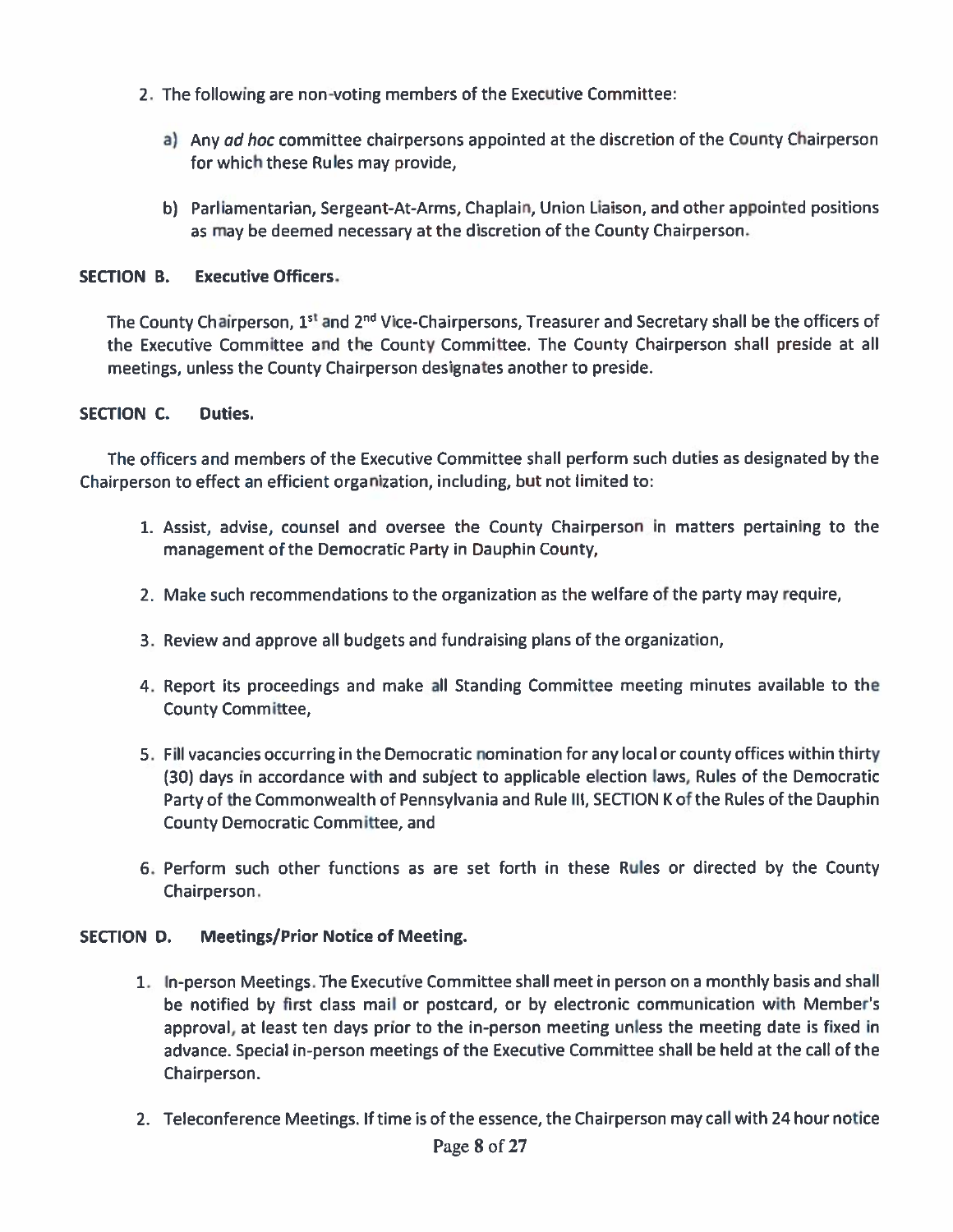for <sup>a</sup> special meeting of the Executive Committee to be conducted via current teleconferencing technology. Meeting notice shall be provided by electronic mail and telephone. Voting in <sup>a</sup> teleconferencing meeting shall be by <sup>a</sup> roll call voice vote or by electronic mail, provided that electronic mail votes shall be contemporaneously communicated by the Secretary to all those participating in the teleconference meeting.

#### SECTION E. Quorum/Majority rule.

One-third (1/3) of the total voting membership of the Executive Committee shall constitute <sup>a</sup> quorum, and all questions before the Executive Committee shall be decided by <sup>a</sup> majority vote of the voting members present, unless specifically provided otherwise by these Rules or Robert's Rules of Order Newly Revised.

#### SECTION F. Proxy.

Any voting member of the Executive Committee who is unable to attend <sup>a</sup> meeting of the Executive Committee in person, may appoint by proxy, <sup>a</sup> Democratic elector, registered in Dauphin County, who is not already <sup>a</sup> member of the Executive Committee, who shall have the power to attend such meeting and to vote thereat as the representative of such absent member. In the case of <sup>a</sup> District Leader, the proxy carrier must also be <sup>a</sup> resident of the District Leader's district. Any such proxy shall be in writing, signed by the member <sup>g</sup>iving the same, attested by <sup>a</sup> witness, and naming the person to act as proxy. No person in attendance at <sup>a</sup> meeting of the Executive Committee shall be able to cast more than one (1) vote.

#### SECTION G. Vacancies.

The County Chairperson shall fill all vacancies in the appointed membership of the Executive Committee within thirty (30) days of the vacancy, when possible.

#### SECTION H. Reasons for Vacancy and/or Grounds for Removal.

The following are the reasons for vacancy and/or grounds for removal of an Executive Committee Member:

- 1. Voluntary resignation, either verbal or written;
- 2. Death of Member;
- 3. Moved out of Dauphin County;
- 4. Absent or without representation by proxy for three (3) consecutive meetings without prior notice of absence or good cause or reason;
- 5. Failure of appointed members to perform the responsibilities assigned by these Rules;
- 6. Within the pas<sup>t</sup> two years, endorsement of, contributing to, campaigning for, and/or being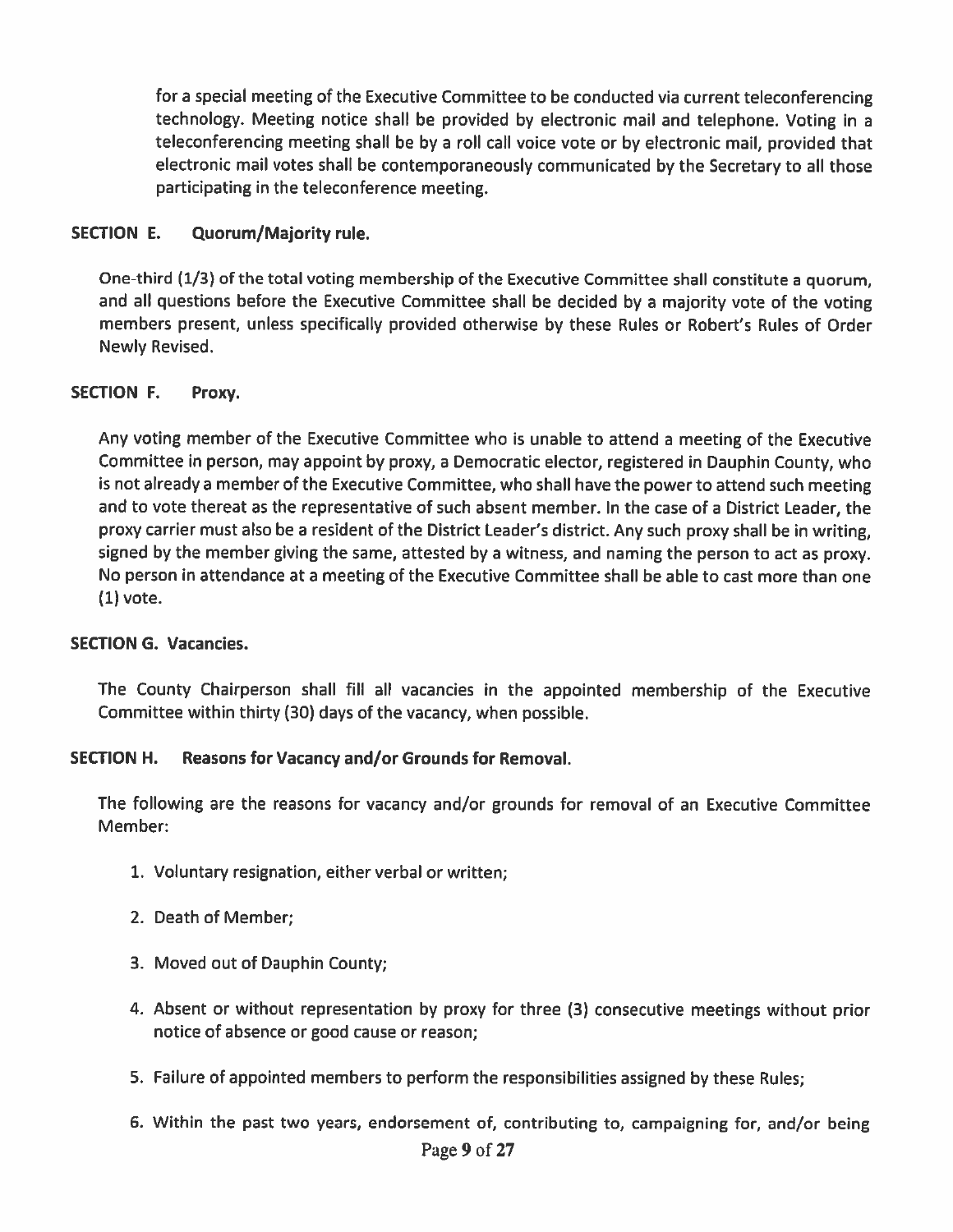associated or registered with any organization, political campaign, political action committee or non-Democratic political party, which exists solely for the purpose of supporting any non Democratic candidate when <sup>a</sup> duly-nominated Democratic candidate is running for the same office.

#### SECTION I. Discipline.

- 1. Executive Officers. An Executive Officer is subject to removal only in accordance with the provisions of Rule V, Section <sup>J</sup> of these Rules pertaining to "Recall."
- 2. Other Members.
	- a) Whenever <sup>a</sup> member of the DCDC is aware of evidence or the County Chairperson receives a signed written statement from <sup>a</sup> member of the DCDC that <sup>a</sup> member of the Executive Committee:
		- (i) has been absent and without representation by proxy for three consecutive meetings of the Executive Committee, without good cause or reason;
		- (ii) is disqualified by these Rules or the Rules of the Democratic Party of the Commonwealth of Pennsylvania to serve as <sup>a</sup> member of the Executive Committee; or
		- (iii) has otherwise violated these Rules, committed an act, or failed to perform his or her duties, to the extent that good cause exists to warrant sanction or removal from the Executive Committee,

the County Chairperson shall direct the Executive Committee to conduct <sup>a</sup> hearing to determine whether or not the member shall be removed from the Executive Committee or otherwise sanctioned.

- b) The member subject to the above proceedings shall receive, at minimum, two (2) weeks prior written notice of the hearing before the Executive Committee, which notice shall contain a statement of the alleged violation(s). He or she shall have the right to examine and cross-examine all witnesses and to presen<sup>t</sup> testimony and evidence on his or her behalf to <sup>a</sup> quorum of the Executive Committee.
- c) After considering all competent evidence presented, the Executive Committee shall vote thereon. A two-thirds (2/3) vote of the Executive Committee members hearing the evidence is required for removal from the Executive Committee or otherwise sanctioned.
- d) <sup>A</sup> member who has been removed from office by the decision of the Executive committee may appea<sup>l</sup> to the County Committee. The appea<sup>l</sup> shall be in writing and submitted to the County Chair and Secretary within 10 days of the adverse decision and shall state in writing the basis for the appeal. The County Chair shall schedule <sup>a</sup> special meeting of the County Committee to be held within 30 days of receiving the appeal. Along with the notice of the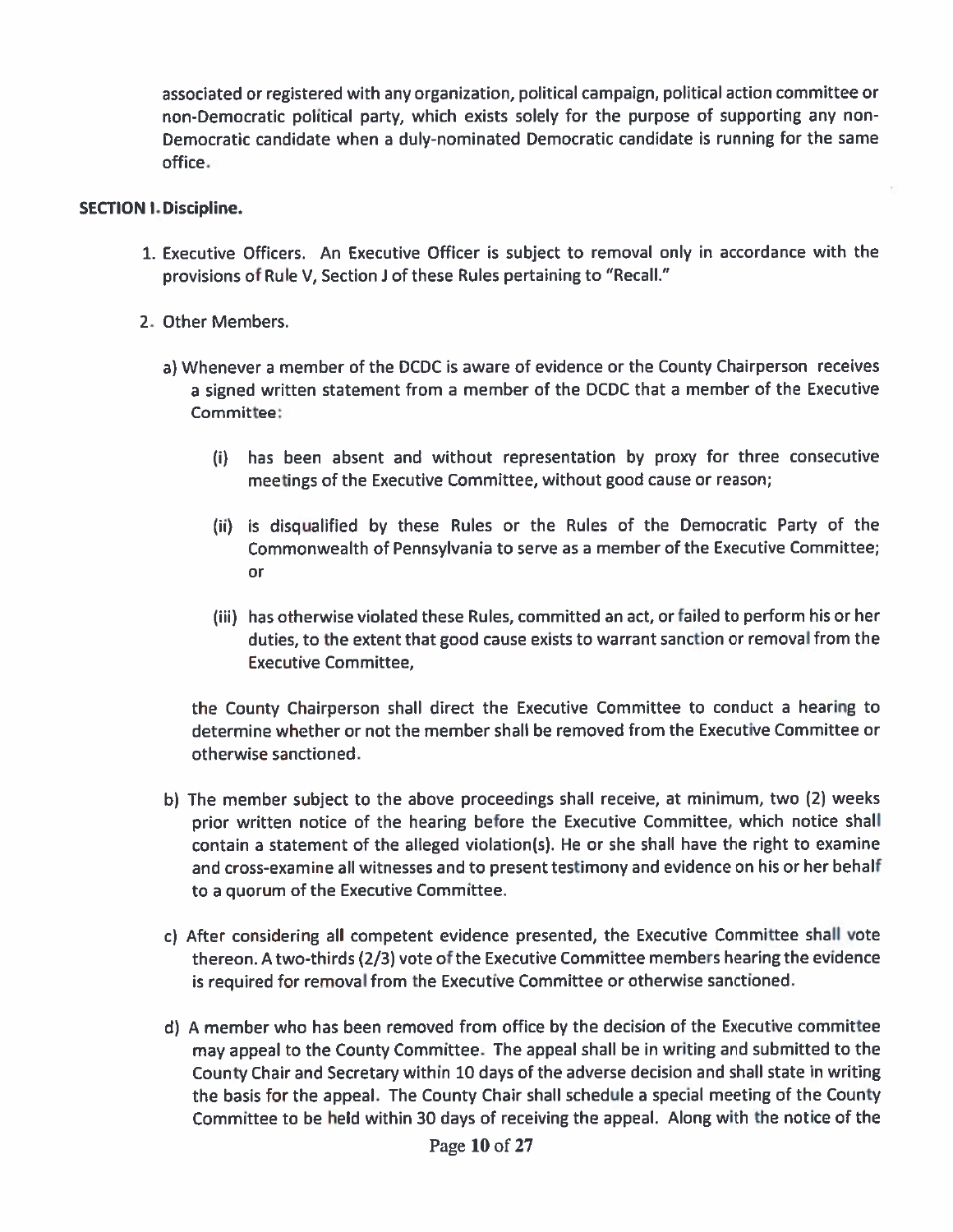special meeting, the Chair shall provide to the County Committee <sup>a</sup> copy of the written appeal and the minutes of the meeting of the Executive Committee at which the decision was rendered to remove the member. The County Committee, after receiving testimony at the special meeting from all interested persons, shall render before adjournment <sup>a</sup> decision by majority vote to either affirm the decision of the Executive Committee or reinstate the member.

3. Appointed members. Members of the Executive Committee appointed by the County Chairperson may be reassigned or removed by the County Chairperson.

## RULE V—EXECUTIVE OFFICERS OF THE DAUPHIN COUNTY DEMOCRATIC COMMITTEE

#### SECTION A. Officers/Voting Eligibility.

The elected Executive Officers must be registered Democrats residing in Dauphin County and shall consist of the County Chairperson; First Vice-Chairperson, Second Vice-Chairperson, Treasurer, and Secretary, all of whom shall be full voting members entitled to only one (1) vote each. The First Vice-Chairperson shall be of the opposite gender of the County Chairperson.

#### SECTION B. Election.

The Executive Officers shall be elected by majority vote at the quadrennial reorganization meeting for <sup>a</sup> term of four years, commencing at the close of the meeting at which they are elected. Election shall be by <sup>a</sup> written ballot upon which the voting member has printed and signed his or her name. If there is <sup>a</sup> tie vote, the matter shall be decided by drawing straws.

#### SECTION C. Transition

1. If as <sup>a</sup> result of the election at the Quadrennial Reorganization Meeting there is <sup>a</sup> transition in office from one person to another, the out-going Executive Officer shall submit his or her complete record, if any, to his or her newly elected successor within 30 days after the date of the Quadrennial Reorganization Meeting.

2. If <sup>a</sup> new County Chair is elected, the out-going standing committee chairpersons shall submit any record of their tenure, including correspondence, records, reports or minutes, which they may have, to the incoming County Chairperson within 30 days after the date of the Quadrennial Reorganization Meeting.

3. Any Executive Officer or standing committee chairperson who fails to submit records as required by these Rules shall be subject to discipline pursuan<sup>t</sup> to the grievance procedure set forth in these Rules.

#### SECTION D. Vacancies.

Any vacancy occurring among any of the elected Executive Officers shall be filled by majority vote of <sup>a</sup> quorum of the Executive Committee for the unexpired term. If the office of Chair is vacant, the Page  $11$  of  $27$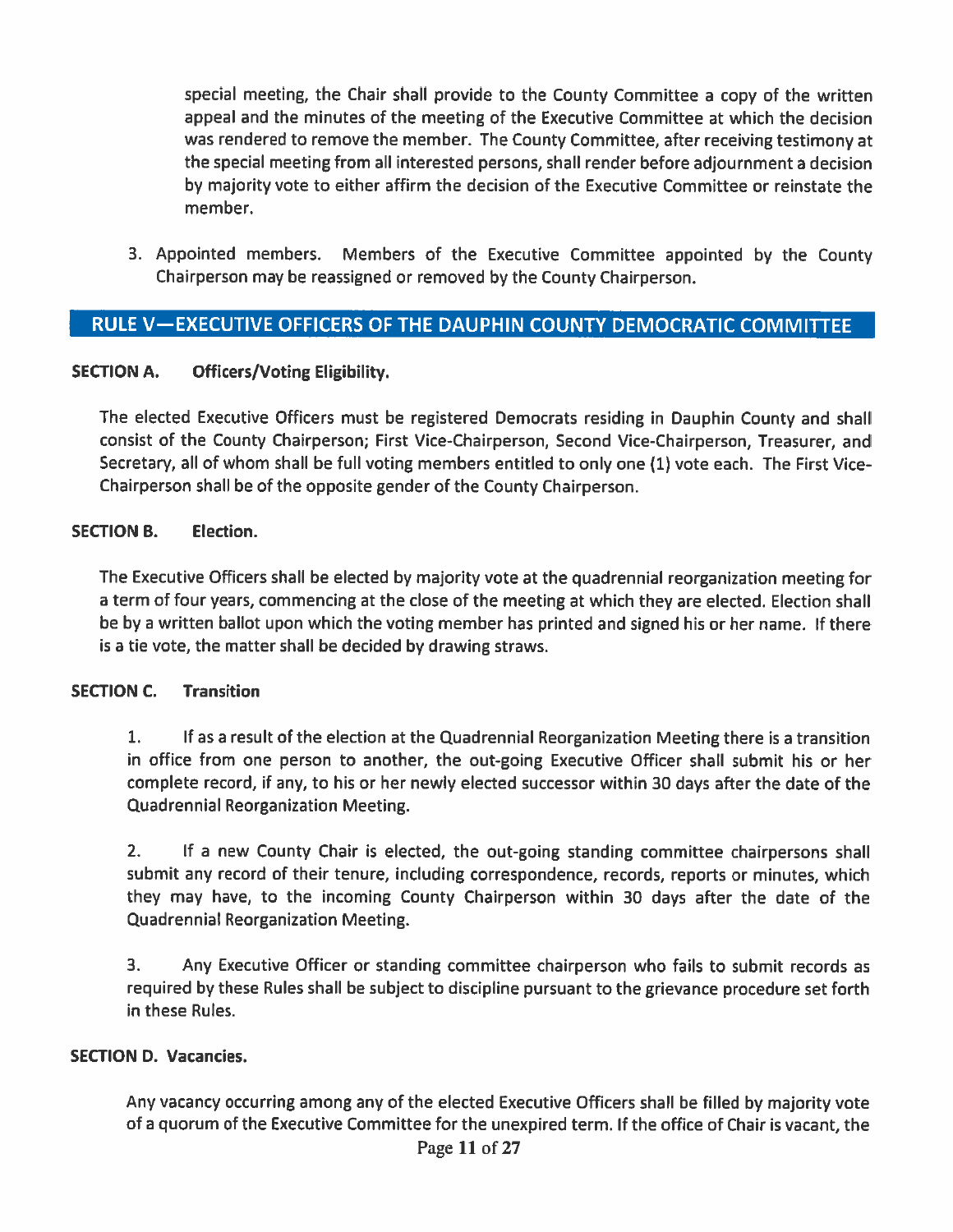1st Vice Chair becomes Acting Chair until the Executive Committee meets to fill this position. If the Executive Committee fails to elect <sup>a</sup> replacement for any of the Executive Officers prior to <sup>a</sup> meeting of the full body of the Dauphin County Democratic County Committee, <sup>a</sup> Special Election must be held in conjunction with the regular meeting agenda for the purpose of electing <sup>a</sup> replacement officer. The Special Election must be held under the same terms as Rule Ill Section E.

#### SECTION E. Duties of the Chair.

The Chairperson shall:

- 1. Be the Chief Executive Officer of the Dauphin County Democratic Committee, the County Committee and the Executive Committee; <sup>a</sup> voting member of the Executive Committee, County Committee, and any other committees within the DCDC, and shall have the duties and responsibilities commensurate with such position;
- 2. Establish an efficient organization in accordance with the Rules of the organization, and shall be responsible to the members of the Dauphin County Democratic Committee;
- 3. Have the responsibility to designate whether the  $1<sup>st</sup>$  Vice-Chairperson, who must be the opposite gender from the Chair, will serve as the Administrative Vice-Chairperson or the Political Vice-Chairperson. The 2<sup>nd</sup> Vice-Chairperson will then serve in the remaining Vice-Chairperson position. The designation of each Vice-Chairperson must be declared prior to their nomination and election at the Quadrennial Reorganizational Meeting held as specified by the Rules of both the Democratic Party of the Commonwealth of Pennsylvania and the DCDC.
- 4. Make appointments to such other positions as necessary, to assist in the organization of the Dauphin County Democratic Committee. Persons appointed to such positions by the Chairperson may attend the Executive Committee Meetings but shall not be voting members. Such positions may include, but are not limited to: Parliamentarian (who is also to be <sup>a</sup> member of the Rules Committee), Chaplain, Sergeant at Arms, Banquet Chair, Union Liaison and other ad hoc committee chairpersons;
- S. Shall appoint up to <sup>13</sup> at-large Dauphin County Democrats as voting members of the County Committee. Unless and until the Executive Committee approves new or different Districts as permitted by Rule VII, Section C, paragrap<sup>h</sup> <sup>1</sup> of these Rules, three at-large members may be appointed from each of the following Legislative Districts:  $103^{rd}$ ,  $104^{th}$ ,  $105^{th}$  and  $106^{th}$  for a total of 12 within Dauphin County and the remaining at-large Committee member is at the discretion of the Chair from anywhere in Dauphin County;
- 6. Supervise and direct the District Leaders with the advice and counsel of the Political Vice Chairperson and the Executive Committee;
- 7. Have the Financial Records independently reviewed according to generally accepted accounting principles prior to October 1<sup>st</sup> following the County Reorganization Meeting or in any year where a new Treasurer is elected;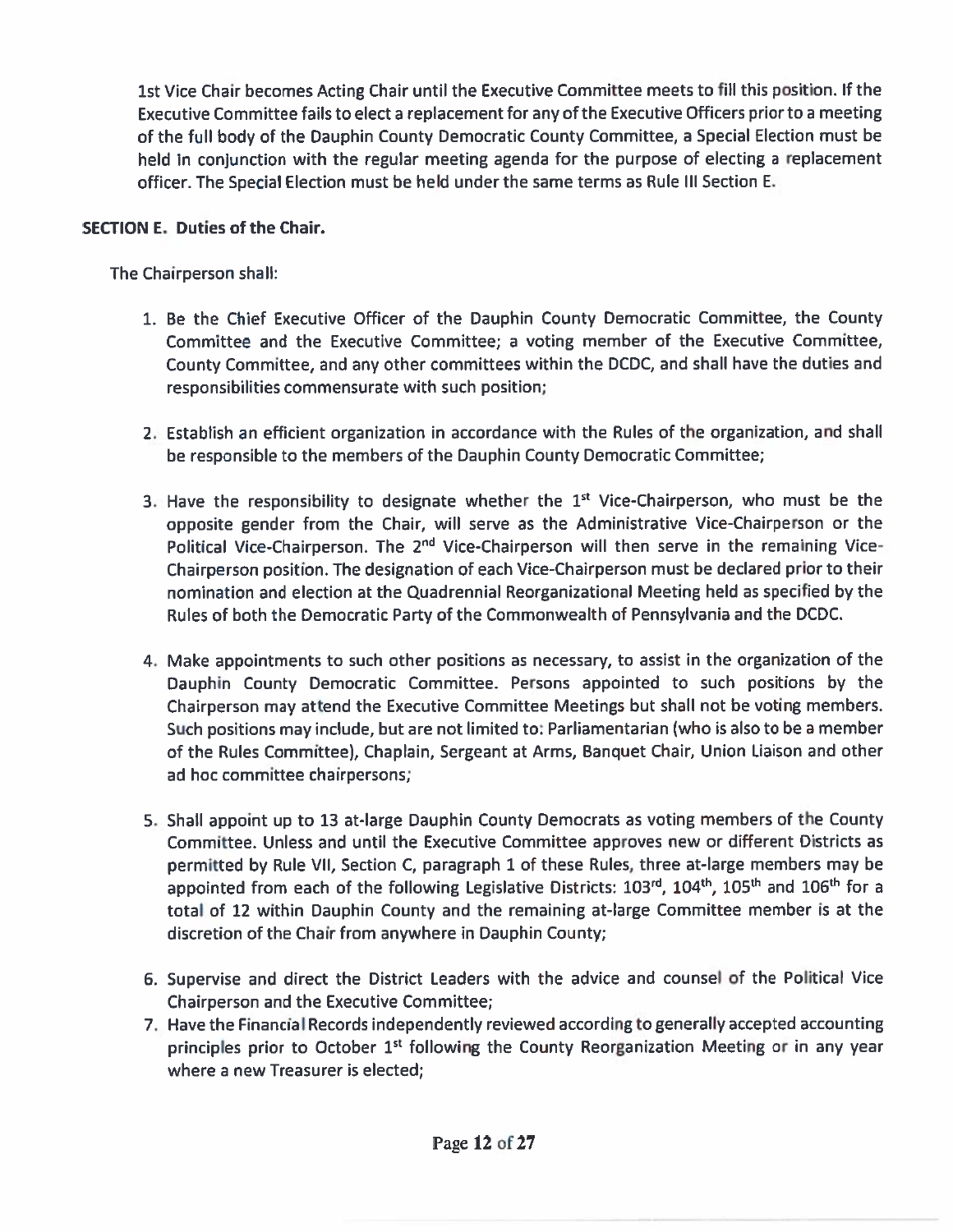8. Perform all duties in accordance with the laws of the Commonwealth of Pennsylvania, and in conformance with the Rules of the Democratic National Committee and the Democratic Party of the Commonwealth of Pennsylvania.

#### SECTION F. Duties of the First Vice-Chairperson

The 1<sup>st</sup> Vice-Chairperson shall:

- 1. Assist the Chairperson and perform any duties designated by the Chairperson;
- 2. Conduct any meeting in the absence of the Chairperson;
- 3. Supervise the following Standing Committees if designated as the Administrative Vice Chairperson: Credentials, Education, Finance, Grievance, Headquarters, Public Information, and Rules or;
- 4. Supervise the District Leaders and the following Standing Committees if designated as the Political Vice Chairperson: Candidates, Elections, Liaison to State & Local Government, Platform, Registration, and Young Democrats;
- 5. Be <sup>a</sup> voting member of the Executive Committee and the County Committee.

#### SECTION G. Duties of the Second Vice-Chairperson.

The 2nd Vice-Chairperson shall:

- 1. Assist the Chairperson and perform duties designated by the Chairperson;
- 2. Conduct any meetings in the absence of the Chairperson and  $1<sup>st</sup>$  Vice Chairperson;

3. Supervise the following Standing Committees if designated as the Administrative Vice Chairperson: Credentials, Education, Finance, Grievance, Headquarters, Public Information, and Rules or;

4. Supervise the District Leaders and the following Standing Committees if designated as the Political Vice Chairperson: Candidates, Elections, Liaison to State & Local Government, Platform, Registration, and Young Democrats;

5. Be <sup>a</sup> voting member of the Executive Committee and the County Committee.

#### SECTION H. Duties of the Treasurer.

The Treasurer shall:

1. Have custody of, and responsibility for, all books of account and financial records of the organization;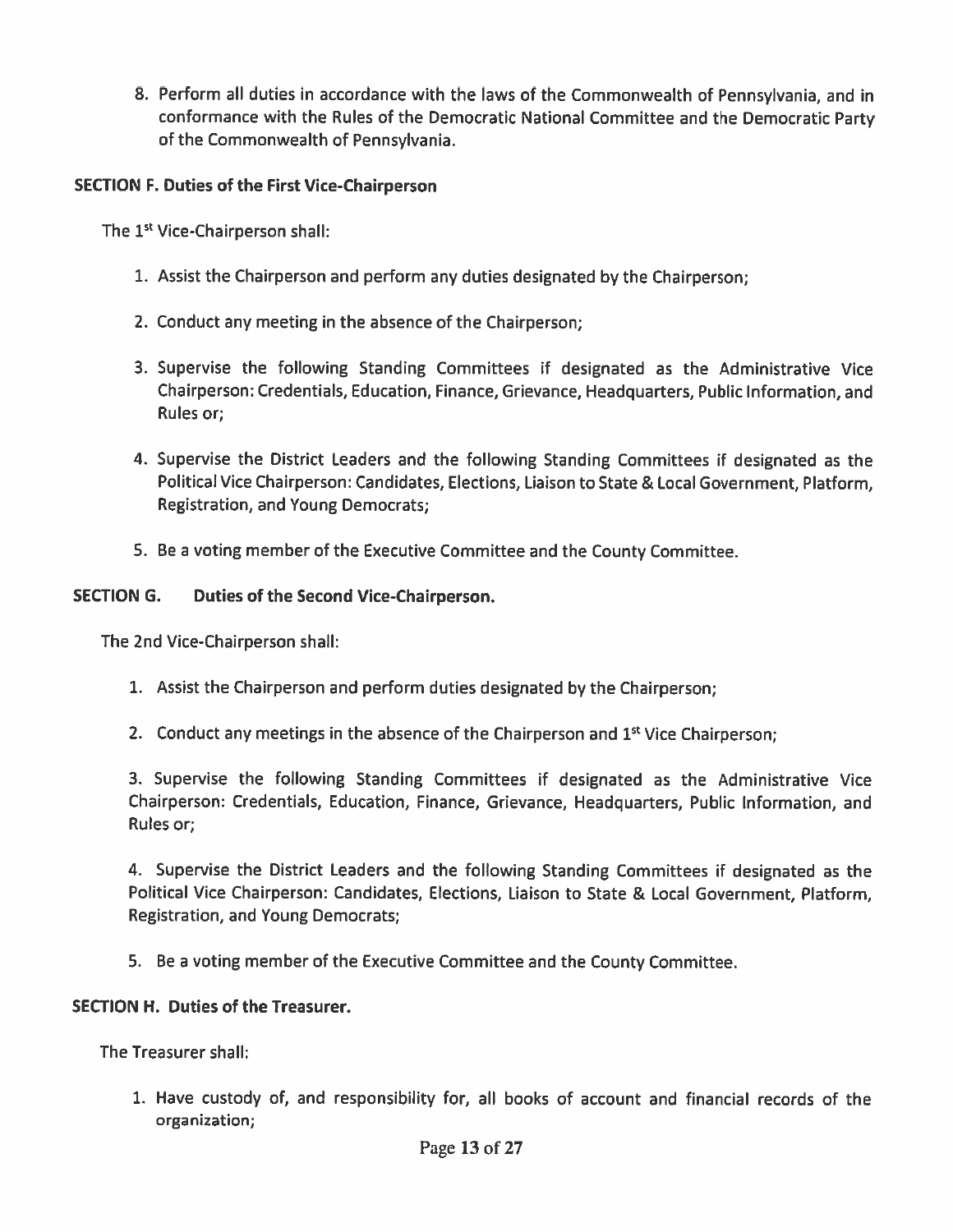- 2. Deposit all monies received in <sup>a</sup> banking or financial institution designated by the officers of the organization;
- 3. Disburse funds of the organization on checks executed by both the Treasurer and Chairperson or other persons designated by the Executive Committee, unless electronic transactions or use of a credit or debit card and not requiring two signatures are authorized by the Executive Committee;
- 4. Report the financial status of the organization as required by law;
- 5. Prepare <sup>a</sup> financial repor<sup>t</sup> in which receipts and disbursements are set forth for distribution with every ten-day call as provided for in Rule Ill, Section F;
- 6. Submit the books for independent examination by <sup>a</sup> person learned in generally accepted accounting principles prior to October  $1<sup>st</sup>$  following the County Reorganization Meeting or in any year where <sup>a</sup> new Treasurer is elected; and
- 7. Be <sup>a</sup> voting member of the Executive Committee, County Committee and the Finance Committee.

#### SECTION I. Duties of the Secretary.

The Secretary shall:

- 1. Be responsible for the minutes of the organization, its Executive Committee, and all special hearings or extraordinary judicial or grievance procedures; and shall maintain minute books or files for the organization, Executive Committee and the Standing Committees;
- 2. Be responsible for all general correspondence between the Chair, the Executive Committee, Standing Committees and members of the organization, unless the Chairperson has appointed, and assigned said duties to, <sup>a</sup> correspondence secretary;
- 3. Supervise preparation of the organization's newsletter; and certify to the Chair of the State Committee the names of the persons elected Chair and first Vice-Chair within thirty (30) days after the reorganization meeting;
- 4. Keep the VoteBuilder® database (or whichever electronic database of registered voters is currently being used) up to date with correct <sup>p</sup>hone numbers, addresses, e-mail addresses, and appropriate activist codes for County Committee Members and Members of the Executive Committee; and
- 5. Be <sup>a</sup> voting member of the Executive Committee and County Committee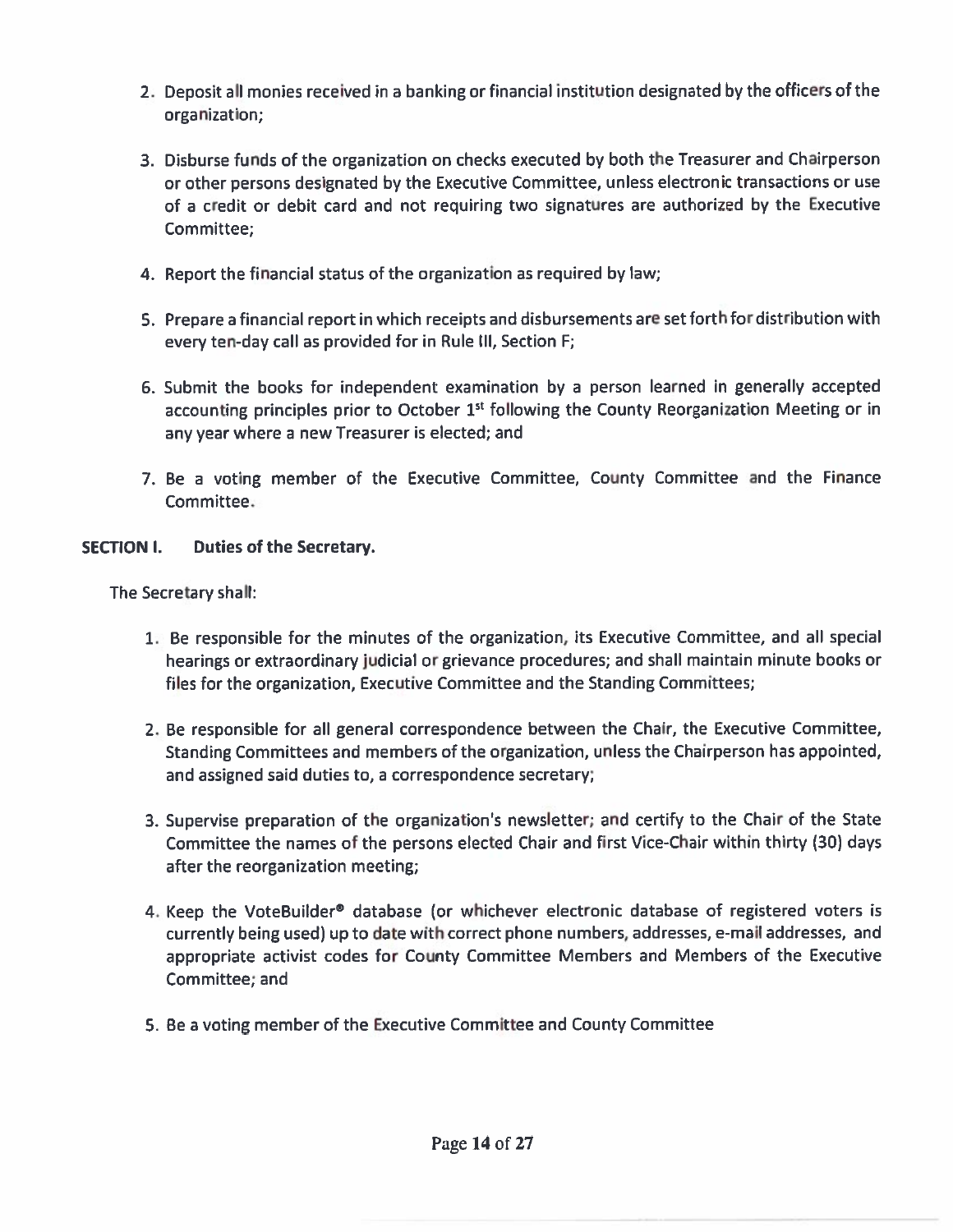#### SECTION J. Recall.

- 1. An elected Executive Officer may be subject to recall upon petition of one-third (1/3) of the County Committee Members;
- 2. Upon receipt of the petition, the Executive Committee must call <sup>a</sup> meeting of the County Committee not sooner than fourteen (14) days or later than twenty-eight (28) days from receipt of the petition. Notice must be sent by first class mail to County Committee members at least fourteen (14) days before such meeting;
- 3. Removal of an elected Executive Officer shall be by <sup>a</sup> vote of two-thirds (2/3) of the quorum of County Committee members presen<sup>t</sup> or represented by proxy. Fifty percen<sup>t</sup> <sup>p</sup>lus one (50% <sup>+</sup> 1) of the total voting membership of the County Committee shall constitute <sup>a</sup> quorum for the transaction of business to recall an officer.

## RULE VI-STANDING COMMITTEES

#### SECTION A. Committees.

The Standing Committees of the Dauphin County Democratic Committee shall include the committees on Candidates, Credentials, Education, Elections, Finance, Grievance, Headquarters, and Liaison to State & Local Government, Platform, Public Information, Registration, Rules, Young Democrats and VoteBuilder.

#### SECTION B. Appointment, Membership, Accountability.

The Chairperson of each Standing Committee shall be appointed by the County Chairperson; shall be <sup>a</sup> voting member of the Executive Committee and County Committee, and shall be accountable to the County Chairperson, the Executive Committee and the committee members.

#### SECTION C. General Responsibilities.

The Standing Committee Chairs shall:

- 1. Perform their respective responsibilities and schedule and hold meetings of their respective committees as called by the Standing Committee Chair;
- 2. Be responsible for maintaining the complete minutes of all committee meetings;
- 3. File all copies of minutes with the Secretary;
- 4. Report all proceedings of the committee to the Executive Committee;
- 5. May propose and submit <sup>a</sup> budget to the Finance Committee for consideration for the following calendar year; and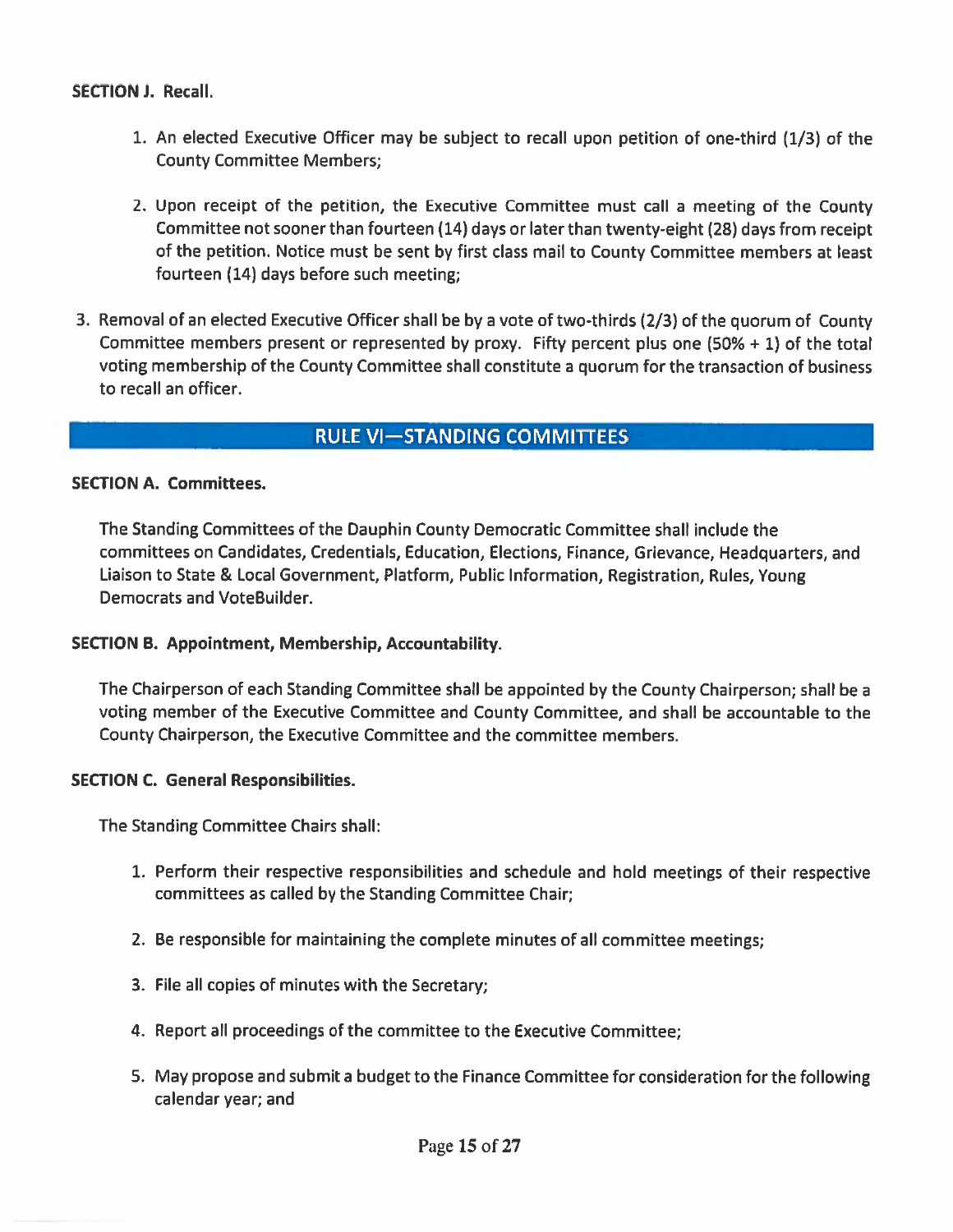6. Be accountable to the County Chairperson.

#### SECTION D. Specific Responsibilities, Tools, and Guidelines for each Standing Committee.

The responsibilities of each Standing Committees are as follows:

- 1. Candidates Committee.
	- a) Responsibilities:
		- (i) Search, recruit, and screen Democratic candidates representing Dauphin County;
		- (ii) Verify qualifications of Democratic candidates representing Dauphin County and;
		- (iii) Report on Democratic candidates to the Executive Committee.
	- b) Tools needed to perform responsibilities:
		- (i) Access to VoteBuilder database;
		- (ii) Election year calendar;
		- (iii) List of positions up for election over the next four years;
		- (iv) Supply of petitions and financial statements;
		- (v) Election position description;
		- (vi) County & State bylaws;
		- (vii) List of previous Democratic candidates for position.
	- c) Committee work guidelines:
		- (i) Recommended committee size -minimum 6 people plus Chair;
		- (ii) Meetings should to held no less than once <sup>a</sup> quarter;
			- (A) November recruitment;
			- (B) February -screening;
			- (C) May recruitment for vacancies/for nomination;
			- (D) August/September coordinate campaign efforts;
		- (iii) Establish candidate questionnaire general information;
		- (iv) Establish candidate questionnaire on positions, issues, and platform;
		- (v) Research candidates' response to questionnaires.
- 2. Credentials Committee.
	- a) Responsibilities:
		- (i) Verify Democratic registration, the current address within the respective voting District, and voting history of all elected and appointed committee people;
		- (ii) Maintain <sup>a</sup> current file of all committee people;
		- (iii) Record attendance of committee people at County meetings;
		- (iv) Validate proxies presented at County meetings;
		- (v) Tabulate the count of voting members presen<sup>t</sup> at County meetings in order to certify the presence of <sup>a</sup> quorum.
	- b) Tools needed to perform responsibilities:
		- (i) Access to VoteBuilder database;
		- (ii) Current list of County Committee;
		- (iii) Current list of Executive Committee;
		- (iv) Secretary's certified attendance record of County Committee Members and Executive Committee Members.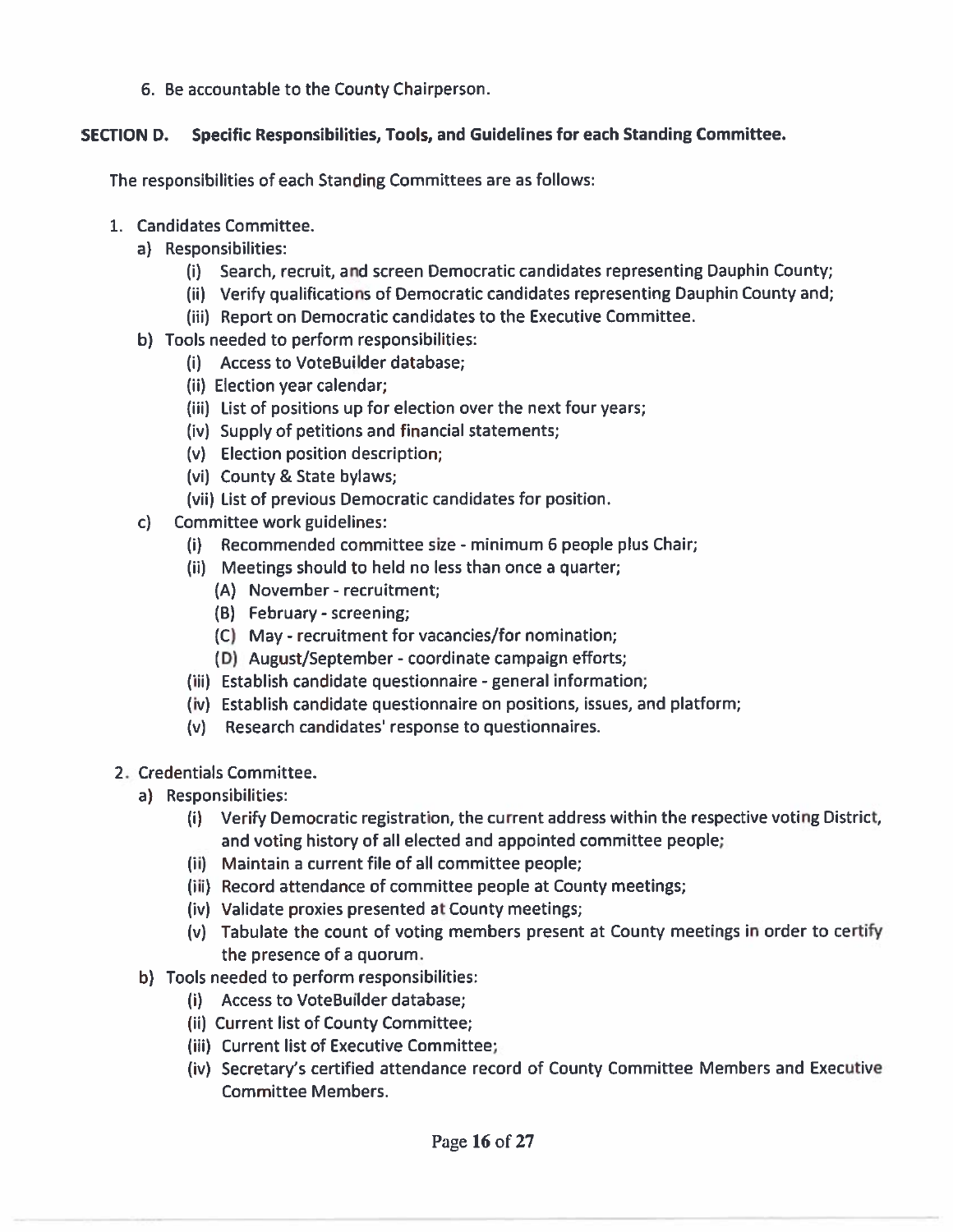- (v) Supply of materials to record and identify voting members from non-voting members and to identify members of the Press.
- c) Committee work guidelines:
	- (i) Recommended committee size <sup>3</sup> people minimum <sup>p</sup>lus Chair,
	- (ii) Meetings should be held no less than four times <sup>a</sup> year at least two weeks before each scheduled meeting of the County Committee and the evening before the scheduled meeting in order that arrangements are effectively in <sup>p</sup>lace for an orderly registration and credentialing process.
	- (iii) Current Democratic registration of all DCDC members should be verified in advance of each meeting of the County Committee.
- 3. Education Committee.
	- a) Responsibilities:
		- (i) Advise Officers, Executive Committee, District Leaders, Standing Committee Chairs, and Democratic candidates, and;
		- (ii) Educate County Committee persons and volunteers in the proper conduct and responsibilities of their positions.
		- (iii)Conduct each year one training session for County Committee people on circulating nomination petitions, voter registration forms and getting out the vote for primary and general elections.
	- b) Tools needed to perform responsibilities:
		- (i) County and State bylaws;
		- (ii) Elections laws;
		- (iii) Election calendar;
		- (iv) Candidate's Campaign school workbook.
	- c) Committee work guidelines:
		- (i) Recommended committee size -4 people minimum <sup>p</sup>lus Chair;
		- (ii) Budget proposal for campaign school materials, and committee and volunteer guideline booklets;
		- (iii) Meetings should be held no less than twice <sup>a</sup> year:
			- (A) February/March planning candidate workshop,
			- (B) August/September <sup>p</sup>lanning committee and volunteers workshop;
			- (C) Plan <sup>a</sup> minimum of two (2) workshops per year:
			- (D) May/June -Candidate Campaign workshop,
			- (E) September- Committee and volunteers;
- 4. Elections Committee.
	- a) Responsibilities::
		- (i) Assist countywide Democratic candidates, and;
		- (ii) Staff and equip each ward and precinct on Election Day.
	- b) Tools needed to perform responsibilities:
		- (i) Access to VoteBuilder database;
		- (ii) List of polling <sup>p</sup>laces for the County;
		- (iii) Current list of Democratic committee;
		- (iv) List of Candidates on the ballot;
		- (v) List of Candidates' telephone numbers and addresses of headquarters;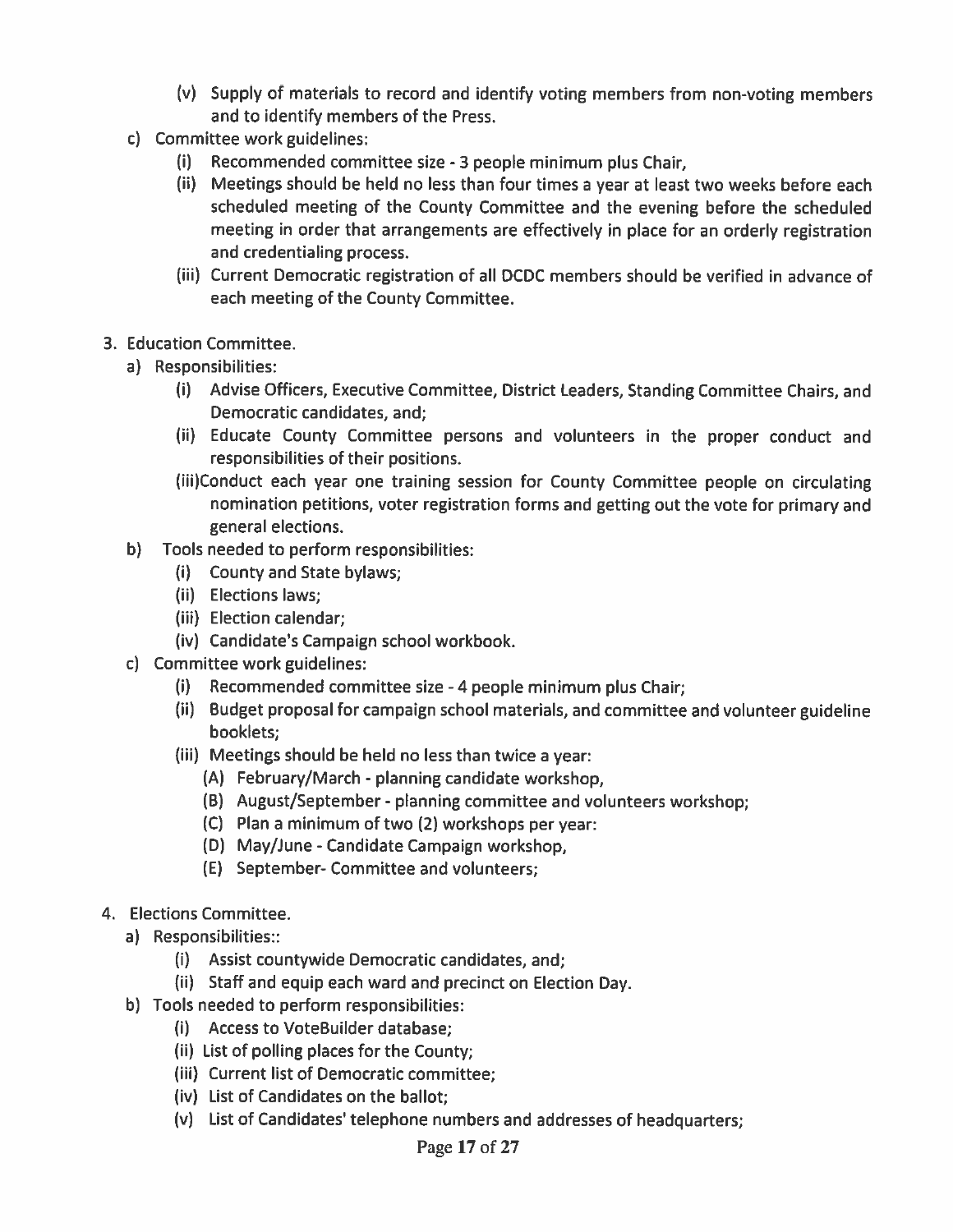- (vi) List of Candidate's volunteers;
- (vii) Election laws;

(viii)County and State bylaws;

- (ix) Telephone numbers for County Election Bureau, and;
- (x) Telephone numbers for Democratic legal counsel.
- c) Committee work guidelines:
	- (i) Recommended committee size 3 people minimum plus Chair,
	- (ii) Budget proposal to include Election Day expenses,
	- (iii) Meetings should be held no less than four (4) times per year:
		- (A) Twice prior to Primary election,
		- (B) Twice prior to General election;
	- (iv) Establish ward and precinct vacancies,
	- (v) Coordinate volunteers to fill ward and precinct vacancies.
- 5. Finance Committee.
	- a) Responsibilities:
		- (i) Fundraising,
		- (ii) Finance budget,
		- (iii) Prepare annual budget for Executive Committee approval by August  $1<sup>st</sup>$ ,
		- (iv) Prepare fundraising plan for Executive Committee approval by September  $I<sup>st</sup>$ .
	- b) Tools needed to perform responsibilities:
		- (i) Access to VoteBuilder database;
		- (ii) County committee list;
		- (iii) County contributors list;
		- (iv) Candidates' list;
		- (v) Reports of previous years fundraising efforts;
		- (vi) List of fundraising ideas and their cost;
		- (vii) Election year calendar;
		- (viii) Calendar holidays and special days and events of USA, State, County and City.
	- c) Committee work guidelines:
		- (i) Recommended committee size -4 people mm. plus Comm. Chair & Treasurer,
		- (ii) Meetings should be held no less than six (6) times per year:
			- (A) Prior to August 1- Budget preparation;
			- (B) Prior to September 1- Fundraising plan preparation;
			- (C) September: County Fall Dinner final planning/Post election fundraising event planning;
			- (D) January/March/May- Fundraising event planning;
		- $(iii)$  Prepare calendar of available dates,
		- (iv) Prepare fundraising calendar of events,
		- (v) Organize fundraising event.
- 6. Grievance Committee.
	- a) Responsibilities:
		- (i) Receive written complaints and grievances from Committeepersons, any member of the DCDC, and candidates regarding intraparty disputes;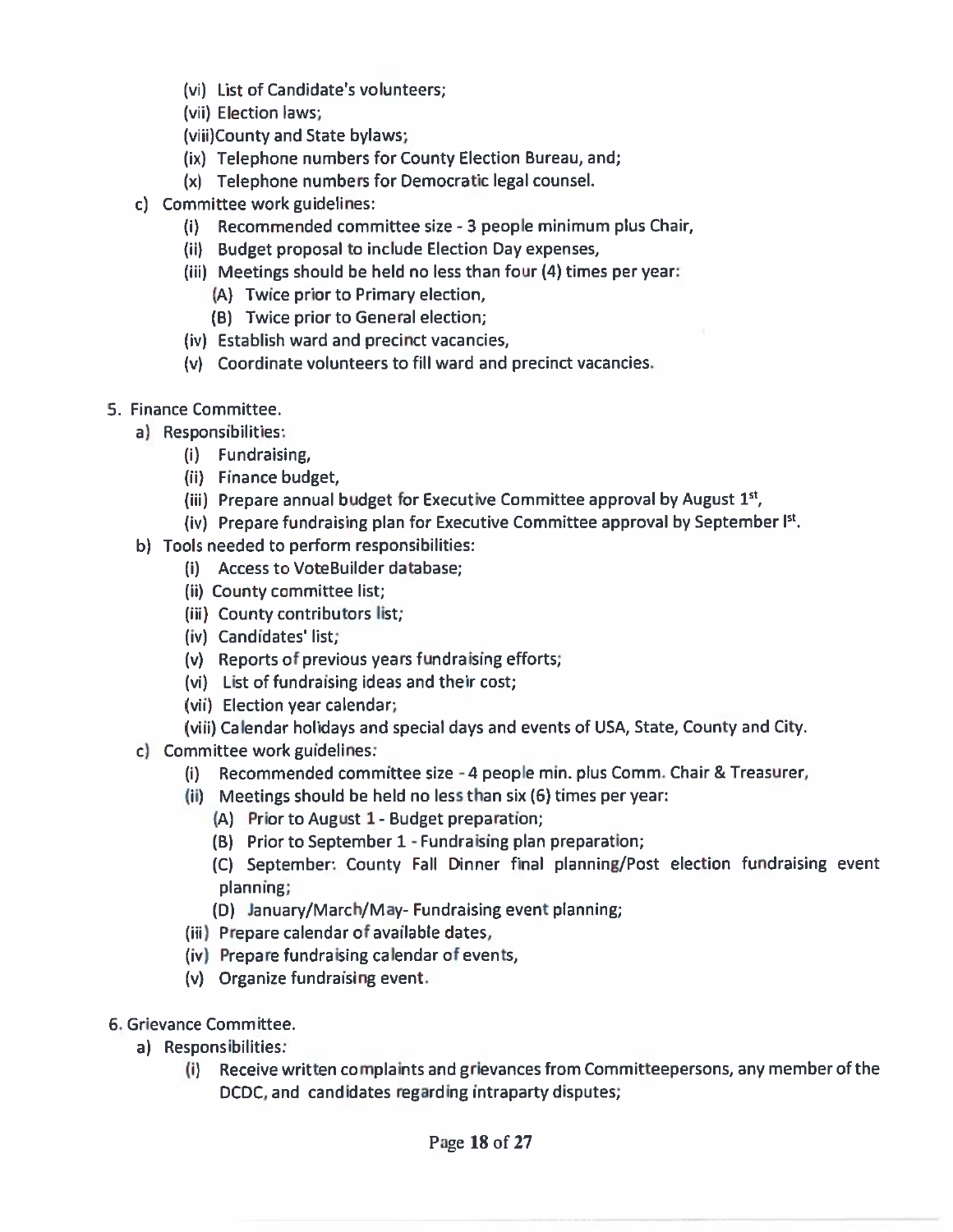- (ii) Prepare and promulgate <sup>a</sup> form upon which said complaints and grievances must be submitted in writing to the Chair of the Grievance Committee;
- (iii) Investigate complaints thoroughly;
- (iv) Attempt to resolve disputes;
- (v) Make recommendations to the Executive Committee for action.
- b) Tools needed to perform responsibilities:
	- (i) County and State bylaws;
	- (ii) Election laws;
	- (iii) Ethic laws;
	- (iv) Roberts Rules of Order
	- (v) Access to legal counsel or Parliamentarian;
	- (vi) Committeeperson list.
	- (vii) Form approved by the Executive Committee for submitting grievances.
- c) Committee work guidelines:
	- (i) Recommended committee size: two (2) people minimum <sup>p</sup>lus Committee Chair, Parliamentarian, and Secretary;
	- (ii) Investigate only grievances which are submitted in writing and within <sup>10</sup> days of the date
	- of discovery of the grievance;
	- (iii) Sanctions to be recommended to the Executive Committee may include, but not be limited to, warning, reprimand, censure, remedial action, fines, and suspension or dismissal from <sup>a</sup> committee or committees of the DCDC
- d) Grievance Procedures:
	- (i) The aggrieved party shall file <sup>a</sup> written grievance with the Grievance Committee Chair within 10 days of discovering the grievance.
	- (ii) The Grievance Committee chair shall seek to mediate the matter between the parties within the 10 days following the filing of the grievance.
	- (iii) If the Grievance Committee Chair is not able to resolve the matter within 10 days of the filing of the grievance, the Grievance Committee chair shall so notify the parties, and the aggrieved party may reques<sup>t</sup> in writing within five days of said notification that the Grievance Committee proceed with an investigation. If the Grievance Committee Chair determines that <sup>a</sup> hearing is necessary, the hearing shall be held within <sup>15</sup> to <sup>30</sup> days of the aggrieved party's written request.
	- (iv) All parties and their witnesses may provide testimony at the hearing and the committee may interview parties and witnesses separately;
	- (v) Following the hearing the committee may deliberate within executive session, but shall announce its decision to the parties following deliberation;
	- (vi) Minutes shall be prepared by the Secretary;
	- (vii) The Grievance Committee Chair shall prepare and submit <sup>a</sup> repor<sup>t</sup> of the Grievance Committee's minutes, findings and recommended action to the Executive Committee within 20 days of the hearing.
	- (viii)The Executive Committee shall review the matter at the next regularly scheduled meeting of the Executive Committee, or, in the discretion of the County Chair, <sup>a</sup> special meeting of the Executive Committee may be scheduled for an earlier date.
	- (ix) Upon reques<sup>t</sup> and for goo<sup>d</sup> cause the Grievance Committee Chair may gran<sup>t</sup> an enlargement of time to comply with <sup>a</sup> Grievance Procedure.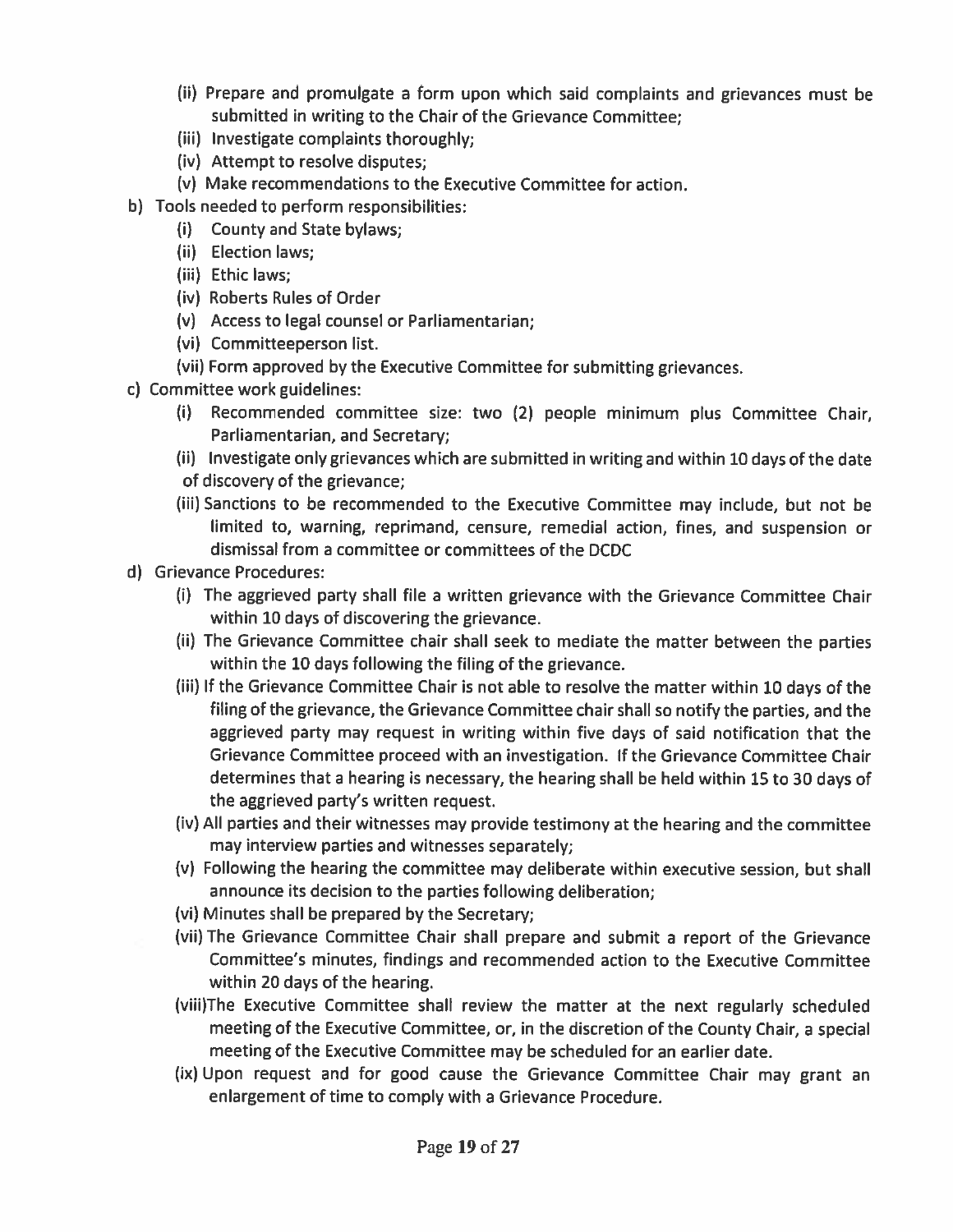- 7. Headquarters Committee.
	- a) Responsibilities:
		- (I) Acquisition, maintenance, staff and operation of headquarters;
		- (ii) Acquire temporary meeting facilities for all committee meetings;
		- (iii) Organize all county committee meetings, as organization shall require.
	- b) Tools needed to perform responsibilities:
		- (i) Tentative schedule of meeting dates;
		- (ii) Budget allotment of meeting facilities;
		- (iii) Schedule of included meeting events i.e. education workshops;
		- (iv) List of free community facilities;
		- (v) List of locations available with services i.e.: food and drink.
	- c) Committee work guidelines:
		- (i) Recommended committee size -2 people minimum plus Chair;
		- (ii) Meetings should be held no less than twice  $(2)$  per year as needed;
		- (iii) Prepare calendar of meeting dates;
		- (iv) Schedule meeting locations & inform Secretary of location address.
- 8. Liaison(s) to State and Local Government Committee.
	- a) Responsibilities:
		- (i) Serve as liaison and facilitator between the County Chairperson and governmental entities.
		- (ii) Meet monthly with the County Chairperson.
		- (iii) Meet quarterly with the Executive Officers.
	- b) Tools needed to perform responsibilities:
		- (i) Telephone numbers of Executive Officers;
		- (ii) Schedule of County Committee and Executive Committee meeting dates;
		- (iii) Current list of County Committee;
		- (iv) Current list of Executive Committee.
	- c) Committee work guidelines:
	- (i) Recommended committee size 2 people minimum plus Chair.
- 9. Platform Committee.
	- a) Responsibilities:
		- (i) Survey local, County and State issues;
		- (ii) Research and develop potential issues;
		- (iii) Recommend issue positions to Executive Committee.
	- b) Tools needed to perform responsibilities:
		- (i) Local newspaper;
		- (ii) Democratic leadership input;
		- (iii) Candidates input;
		- (iv) State and National committee input;
		- (v) Local contacts input;
		- (vi) Elected officials input.
	- c) Committee work guidelines:
		- (i) Recommended committee size -3 people minimum plus Chair;

#### Page 20 of 27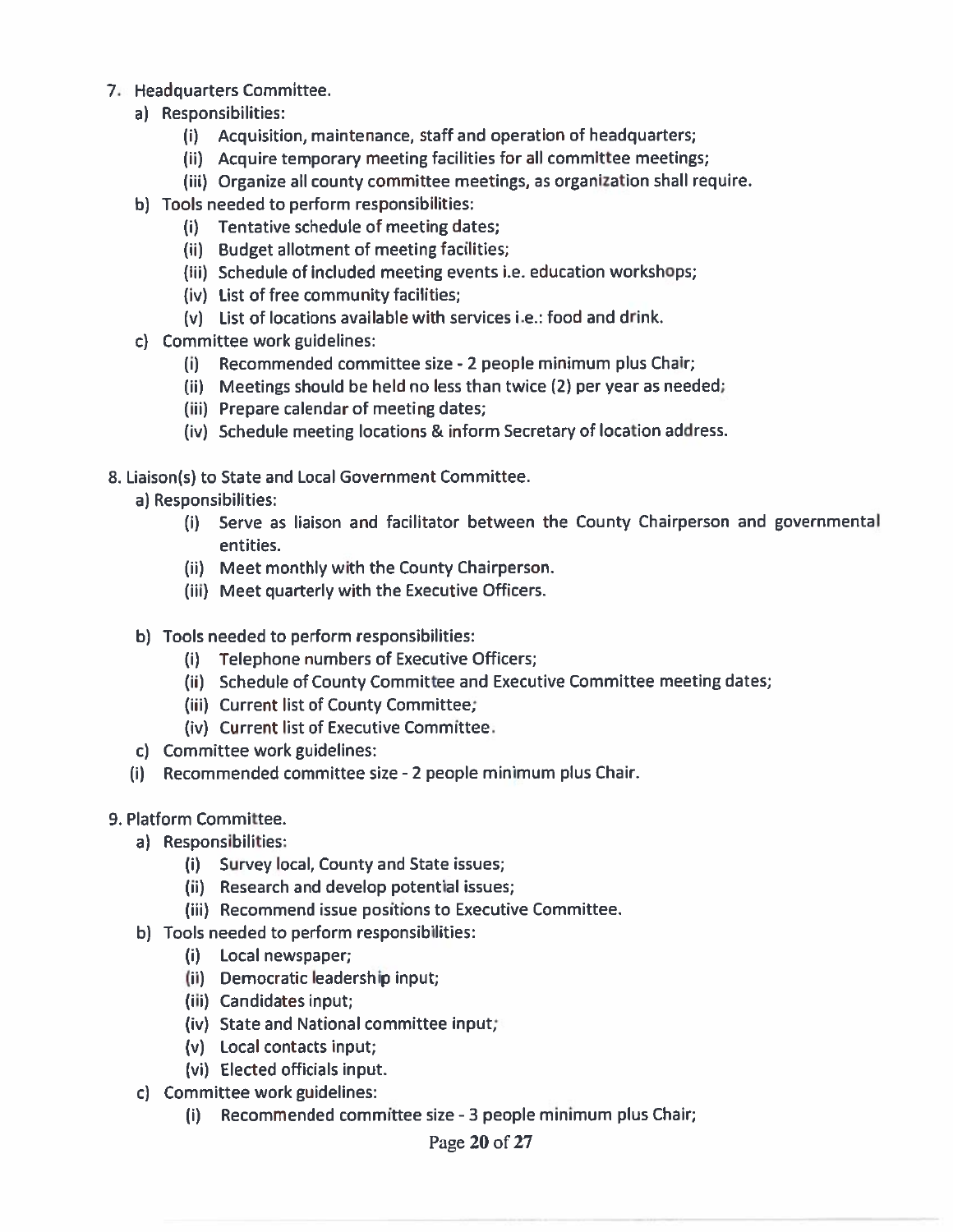- (ii) Meetings should be held no less than four (4) times per year: January, March, August, and October;
- (iii) Develop issues for candidates, County Committee, and Democratic elected.
- 10. Public Information Committee.
	- a) Responsibilities:
		- (i) Regularly inform voters of county on Democratic matters and issues;
		- (ii) Regularly inform members of County committee of matters and events.
	- b) Tools needed to perform responsibilities:
		- (i) Committeeperson list;
		- (ii) Media list;
		- (iii) Calendar of events including election dates, meeting schedule & fundraising schedule;
		- (iv) Executive meeting minutes;
		- (v) Computer accessibility;
		- (vi) Desktop Publisher program or similar software.
	- c) Committee work guidelines:
		- (i) Recommended committee size -2 people minimum <sup>p</sup>lus Chair, Secretary, District Leaders and any local Democratic Committee Chairs;
		- (ii) Meetings should be held no less than four (4) times per year:
			- (A) February/March,
			- (B) May/June,
			- (C) August/September,
			- (D) November/December;
		- (iii) Submit proposed budget;
		- (iv) Design newsletter;
		- (v) Prepare newsletter.
- 11. Registration Committee.
	- a) Responsibilities:
		- (i) Maintain and increase Democratic registration in county;
		- (ii) Coordinate all registration efforts w/field representatives.
	- b) Tools needed to perform responsibilities:
		- (i) Access to VoteBuilder database;
		- (ii) Voter registration forms;
		- (iii) County registration totals;
		- (iv) County VoteBuilder access;
		- (v) Committeeperson list;
		- (vi) District leaders' list;
		- (vii) Calendar of county committee and state committee events;
		- (viii) List of Democratic elected officials;
		- (ix) List of Democratic candidates;
		- (x) Calendar of countywide events;
		- (xi) Media list.
	- c) Committee work guidelines:
		- (i) Recommended committee size -3 people minimum <sup>p</sup>lus Chair;
		- (ii) Meetings should be held no less than four (4) times per year: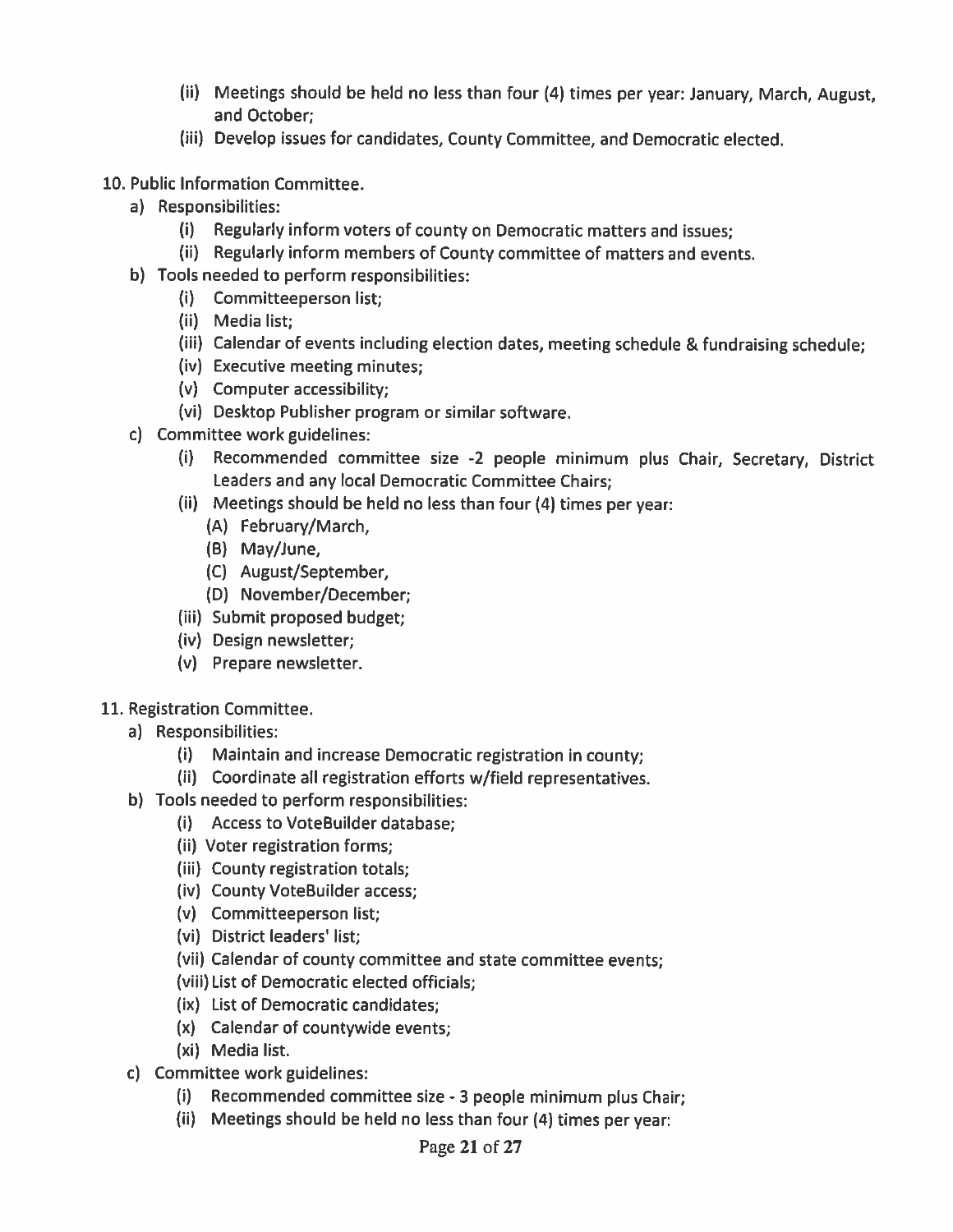- (A) More than 30 days prior to election dates,
- (B) During petition signing period,
- (C) During summer campaign period,
- (iii) Review registration;
- (iv) Strategic planning of borderline districts;
- (v) Coordinate registration drives for county elections;
- (vi) Schedule registration drives during open voter registration times
- 12. Rules Committee.
	- a) Responsibilities:
		- (i) Consider all matters pertaining to parliamentary procedures;
		- (ii) Consider and provide all recommendations for amendments to the Rules of the organization.
	- b) Tools needed to perform responsibilities:
		- (i) County committee rules;
		- (ii) State committee rules;
		- (iii) National committee rules;
		- (iv) County election laws;
		- (v) State election laws;
		- (vi) Robert's Rules of Order.
	- c) Committee work guidelines:
		- (i) Recommended committee size -S people minimum plus Chair;
		- (ii) Meetings should be held no less than twice (2) per year prior to bi-yearly County Committee meetings;
		- (iii) Prepare recommendations for wording of amendments to committee rules/bylaws to Executive Committee;
		- (iv) Record approved amendments to county committee bylaws;
		- (v) Submit amended bylaws for approval to State Committee;
		- (vi) Distribute amended bylaws to county committee.

#### 13. Young Democrats Committee.

- a) Responsibilities:
	- (i) Identify interested groups of young democrats;
	- (ii) Organize interested groups of young democrats;
	- (iii) Educate interested groups of young democrats;
	- (iv) Encourage and engage interested groups of young democrats in participating in the Democratic process within the Dauphin County Democratic Committee.
- b) Tools needed to perform responsibilities:
	- (i) Access to VoteBuilder database:
	- (ii) County committee bylaws;
	- (iii) State committee bylaws;
	- (iv) Registration forms & absentee ballots;
	- (v) Contact list of all County public and private high schools, colleges, trade schools, and any other venues that could provide probable sources of interested young democrats;
	- (vi) Contact list of teachers unions to seek advisors within the schools.
- c) Committee work guidelines: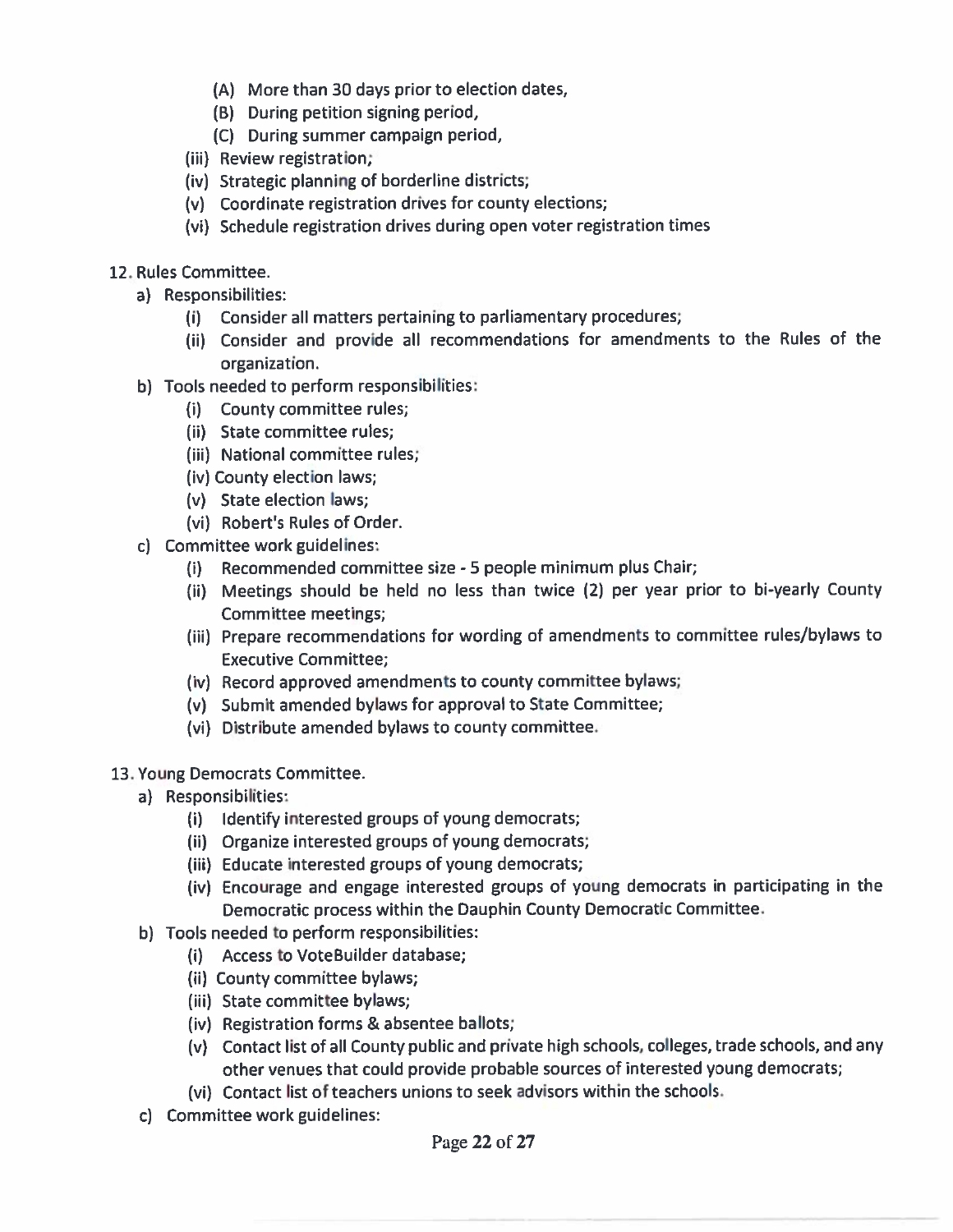- (i) Schedule events such as social events, political events, and volunteer opportunities that bring interested groups together;
- (ii) Schedule discussion groups to ascertain the level of interest, involvement and activism;
- (iii) Provide guidelines on how to organize further recruitment within the targeted groups and locations;
- (iv) Provide educational meetings that introduce elected officials, candidates and Democratic leaders;
- (v) Keep all interested young democrats connected through electronic communication, mailings and events;
- (vi) Provide mentoring opportunities with Democratic leadership so as to continue an appropriate level of interest and involvement as each young democrat moves through the stages of their political activism.

#### 14. VoteBuilder Committee.

- a) Responsibilities:
	- i) Conduct individual and group training sessions as needed in order to train committee people and endorsed candidates to use the VoteBuilder database.
	- ii) Coordinate VoteBuilder access and information with the Elections and Registration Standing Committees.
- b) Tools needed to perform responsibilities:
	- i) Access to the VoteBuilder database.
	- ii) Authorization privileges to VoteBuilder database from State VoteBuilder Administrator and County Chair.
- c) Committee work guidelines:
	- i) Recommended committee size 5 people minimum <sup>p</sup>lus committee chair, County Secretary, and <sup>a</sup> representative from each District.

## RULE Vil—LOCAL DEMOCRATIC COMMITTEES AND DISTRICT LEADERS

SECTION A. The general supervision, regulation and direction of the affairs of the Local Democratic Committees in Dauphin County shall be vested in the Dauphin County Democratic Committee, and all other committees shall be subordinate to it and under its direction.

SECTION B. A Local Democratic Committee is defined as one:

- 1. Whose membership consists of only elected or appointed Dauphin County Democratic Committee Persons who reside in, and vote in, the Township, Borough, or City in which the Committee lies;
- 2. Who adheres to their own Rules and By Laws;
- 3. Whose Rules and By Laws are approved by the Dauphin County Democratic Committee, initially, and whenever changed, added to, or deleted;
- 4. Who adheres to the Rules and authority of the Democratic National Committee; the Democratic Party of the Commonwealth of Pennsylvania; and the Dauphin County Democratic Committee;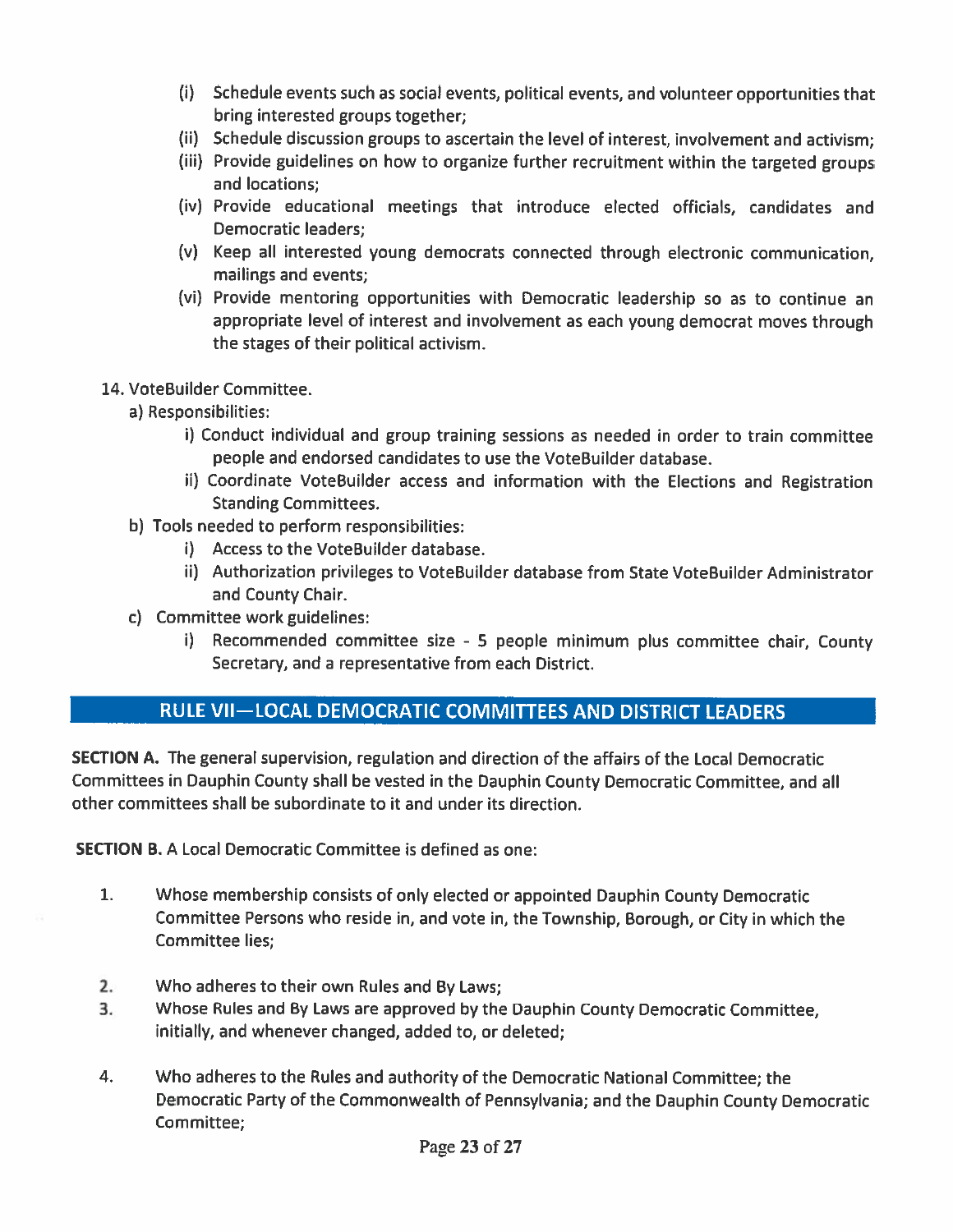- 5.. Who follows Robert's Rules of Order (as revised)
- 6.Whose name includes the Township, Borough or City in which it lies;
- 7. And who files <sup>a</sup> copy of their approved Rules and By Laws with the Dauphin County Voter Registration office.

#### SECTION C. District Leaders.

- 1. Districts. A district shall constitute any subdivision within Dauphin County as defined and approved from time to time by the Executive Committee. The boundaries of <sup>a</sup> district may correspond to <sup>a</sup> Pennsylvania House of Representatives Legislative District encompassing any par<sup>t</sup> of Dauphin County.
- 2. Qualifications and Selection of District Leaders. <sup>A</sup> District Leader shall be <sup>a</sup> resident and registered Democrat of the applicable District for at least two (2) years, and is elected before the conclusion of the quadrennial reorganization meeting by <sup>a</sup> majority of the County Committee Members of the applicable District then presen<sup>t</sup> at the quadrennial reorganization meeting, or at <sup>a</sup> special meeting of the County Committee Members of the applicable District when <sup>a</sup> new District is created by the Executive Committee or in the event of the death, resignation or removal of the current District Leader.
- 3. The duties of <sup>a</sup> District Leader are as follows:

a) Keep committee people of their respective District informed of the decisions and directives of the Executive Committee and County Committees.

b) Conduct at <sup>a</sup> minimum two district meetings per year, one of which shall be held before the primary election and one before the general election. Twenty percen<sup>t</sup> (20%) of the total number of committee people within a district shall constitute a quorum for the transaction of business at a business meeting by <sup>a</sup> district.

c) Organize and co-ordinate within their District <sup>p</sup>hone banks and door to door canvassing and literature distribution for democratic county and municipal election campaigns to ge<sup>t</sup> out the vote before each election.

d) Organize and co-ordinate volunteers willing to assist the Democratic Party and Democratic candidates.

e) Co-ordinate voter registration drives within their District in cooperation with the Voter Registration Standing Committee Chairperson.

- 4. Accountability. <sup>A</sup> District Leader is accountable to the County Committee Members of the applicable District and the Executive Officers.
- S. Reasons for Vacancy and/or Grounds for Removal. The reasons for vacancy and/or grounds for removal of <sup>a</sup> District Leader are the same as those for <sup>a</sup> County Committee person or <sup>a</sup> member of the Executive Committee.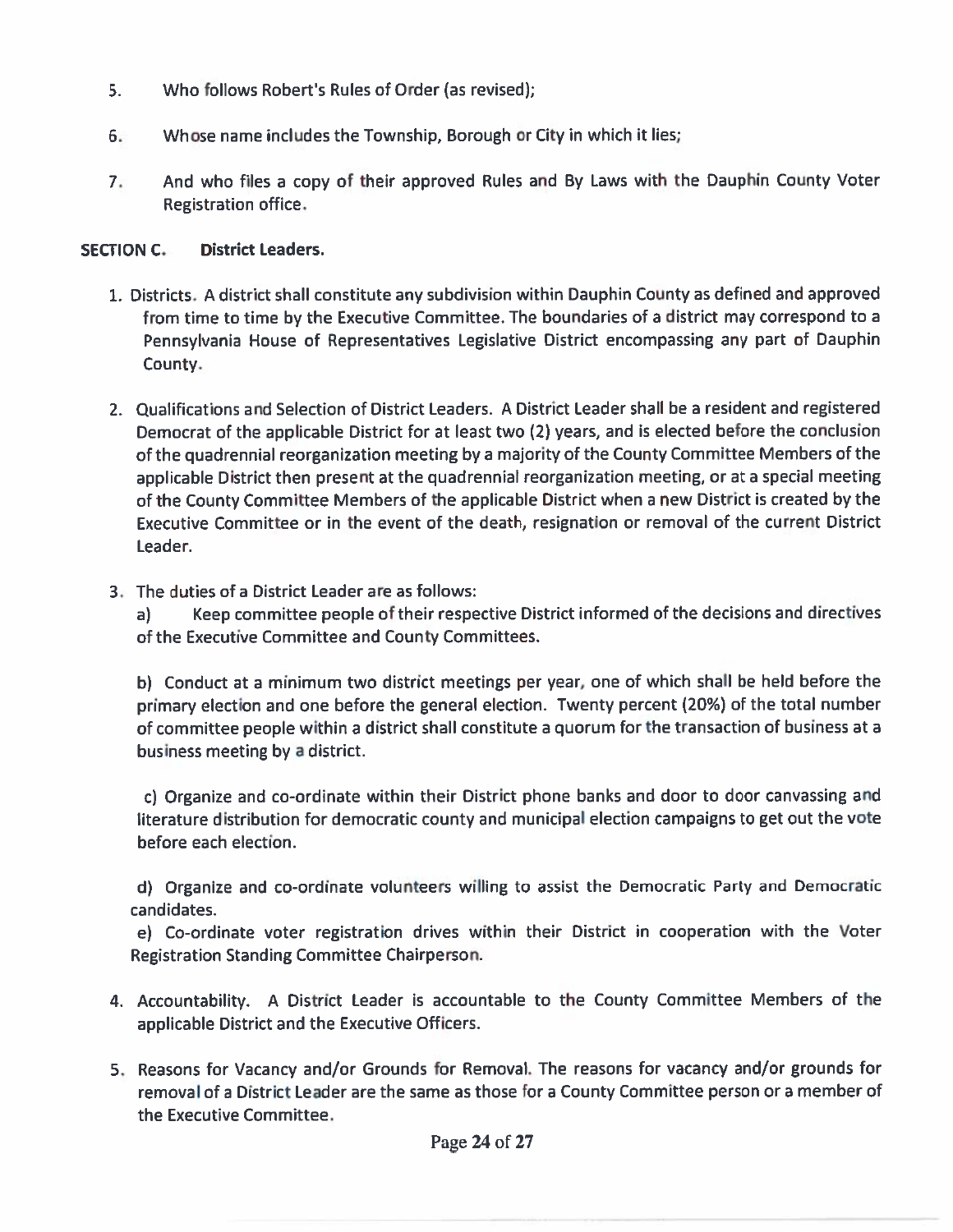- 6. Recall.
	- a) An elected District Leader may be subject to recall upon petition to the County Chair of onethird (1/3) of the County Committee Members within the District Leader's District.
	- b) Upon receipt of the petition, the County Chair must call <sup>a</sup> meeting of the county committee members of the District not sooner than fourteen (14) days or later than twenty-eight (28) days from receipt of the petition. Notice must be sent by first class mail to the County Committee members within the applicable District at least fourteen (14) days before such meeting;
	- c) Removal of the District Leader shall be by <sup>a</sup> two-thirds (2/3) vote of <sup>a</sup> quorum of the County Committee members within the applicable District who are presen<sup>t</sup> or represented by proxy. <sup>A</sup> quorum shall constitute fifty percent plus one  $(50% + 1)$  of the current number of County Committee members within the applicable District.

## RULE VIll—ENDORSEMENTS

SECTION A. Definition. An endorsement is <sup>a</sup> public statement by the Dauphin County Democratic Committee, or <sup>a</sup> District thereof, that it supports or approves an individual's candidacy for <sup>a</sup> specific elected office.

#### SECTION B. Procedures.

- 1. When meeting to be held. An endorsement meeting of the Dauphin County Democratic Committee shall be held within the time period beginning after the first day for circulating nominating petitions and before the final day for candidates to withdraw their nominations from the primary ballot, for the purpose of conducting endorsements of registered Democrats for each office.
- 2. Ten-Day Call/Quorum. The Secretary or his/her designee shall send all Dauphin County Democratic Committee members <sup>a</sup> written notice of the endorsement meeting by first class mail, or by electronic communication with Member's approval, at least ten (10) days prior to the meeting. Twenty percen<sup>t</sup> (20%) of the total voting membership of the Dauphin County Democratic Committee shall constitute <sup>a</sup> quorum for conducting endorsements. Twenty percen<sup>t</sup> (20%) of the total number of committee people within <sup>a</sup> District shall constitute <sup>a</sup> quorum for the purpose of conducting endorsements by <sup>a</sup> District. <sup>A</sup> committee person represented by <sup>a</sup> valid proxy shall be counted toward <sup>a</sup> quorum. An Executive Committee Member who is also <sup>a</sup> County Committee Person shall have only one vote.
- 3. Endorsement Authority for State and County-wide offices. The authority to endorse for state or county-wide offices rests solely with the voting members of the Dauphin County Democratic Committee when meeting for the purpose of conducting endorsements.
- 4. Separate endorsements prohibited. The Executive Committee, Executive Officers or the County Committee may not separately endorse any candidate for state or county-wide office who was not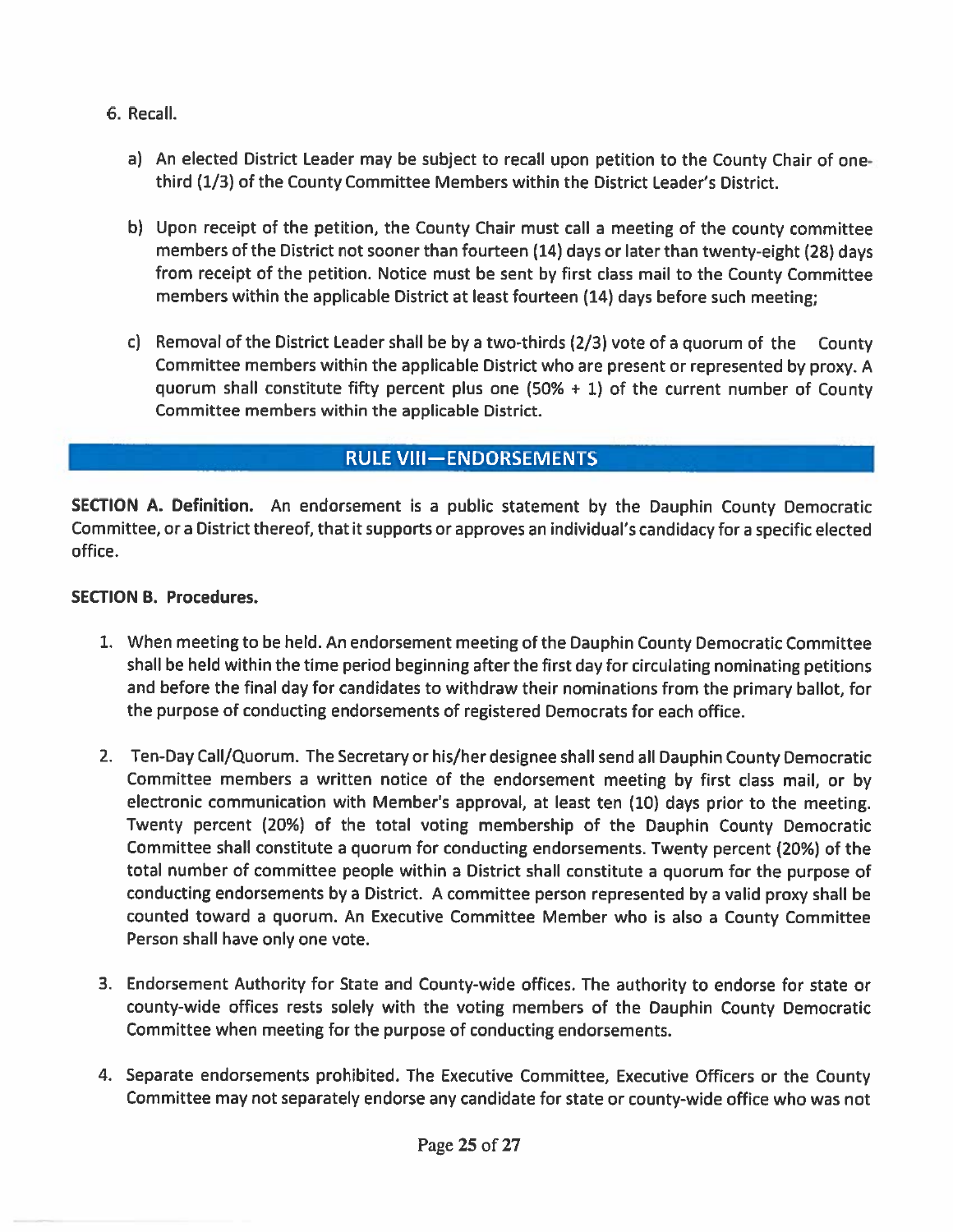endorsed by the Dauphin County Democratic Committee when it met for the purpose of conducting endorsements.

- 5. Recommendation by Executive Committee. The Executive Committee may make <sup>a</sup> recommendation regarding an endorsement to the County Committee before the scheduled endorsement meeting.
- 6. District endorsement meetings. The Districts shall conduct individual endorsements of Democratic candidates running for legislative or municipal elections within the boundaries of the Districts following the election of the Executive Officers and before the conclusion of the quadrennial reorganization meeting. Only those committee members residing within the specific boundaries of the applicable legislative or municipal office may cast <sup>a</sup> vote.
- 7. Candidates' Rights. Each candidate duly nominated and seconded for endorsement by members of the Dauphin County Democratic Committee will be <sup>g</sup>iven an opportunity to speak at the endorsement meeting.
- 8. Voting Procedure. Voting for any endorsement by the Dauphin County Democratic Committee shall be by written ballot. An endorsement by the Dauphin County Democratic Committee or <sup>a</sup> district shall require <sup>a</sup> three-fifths (3/5) (i.e. 60%) vote of the members and proxy votes cast.
- 9. Eligibility. Voting eligibility for endorsements for any office to be elected in <sup>a</sup> district less than the entire County shall be limited to those members of the District, or their proper proxies representing the voting district(s) for the office to be endorsed.
- 10. Balloting. In the event that more than two candidates are nominated for the same office, all but the two highest vote getters shall be removed from the second ballot. Blank ballots and ballots abstaining from voting will not be counted as cast ballots.
- 11. Open Primary. If no candidate receives at the endorsement meeting <sup>a</sup> three—fifths (3/5) (i.e. 60%) vote of the members and proxy votes cast for <sup>a</sup> particular office, the Dauphin County Democratic Committee or the applicable district has declared an open primary for that office.

## RULE IX—PARLIAMENTARY AUTHORITY

The laws of the Commonwealth of Pennsylvania, as well as the Rules of the Democratic National Committee and the Pennsylvania State Democratic Committee shall guide the DCDC. Where these Rules are silent on procedural matters being considered by the Committee, the parliamentarian shall look first to Roberts' Rules of Order Newly Revised, the Rules of the Democratic Party of the Commonwealth of Pennsylvania, and then to the Democratic National Committee Rules. Roberts' Rules shall govern procedure at all meetings of the County Committee, Executive Committee, and meetings of Standing Committees, as applicable, unless <sup>a</sup> contrary procedure is specifically provided otherwise in County, State, or National rules.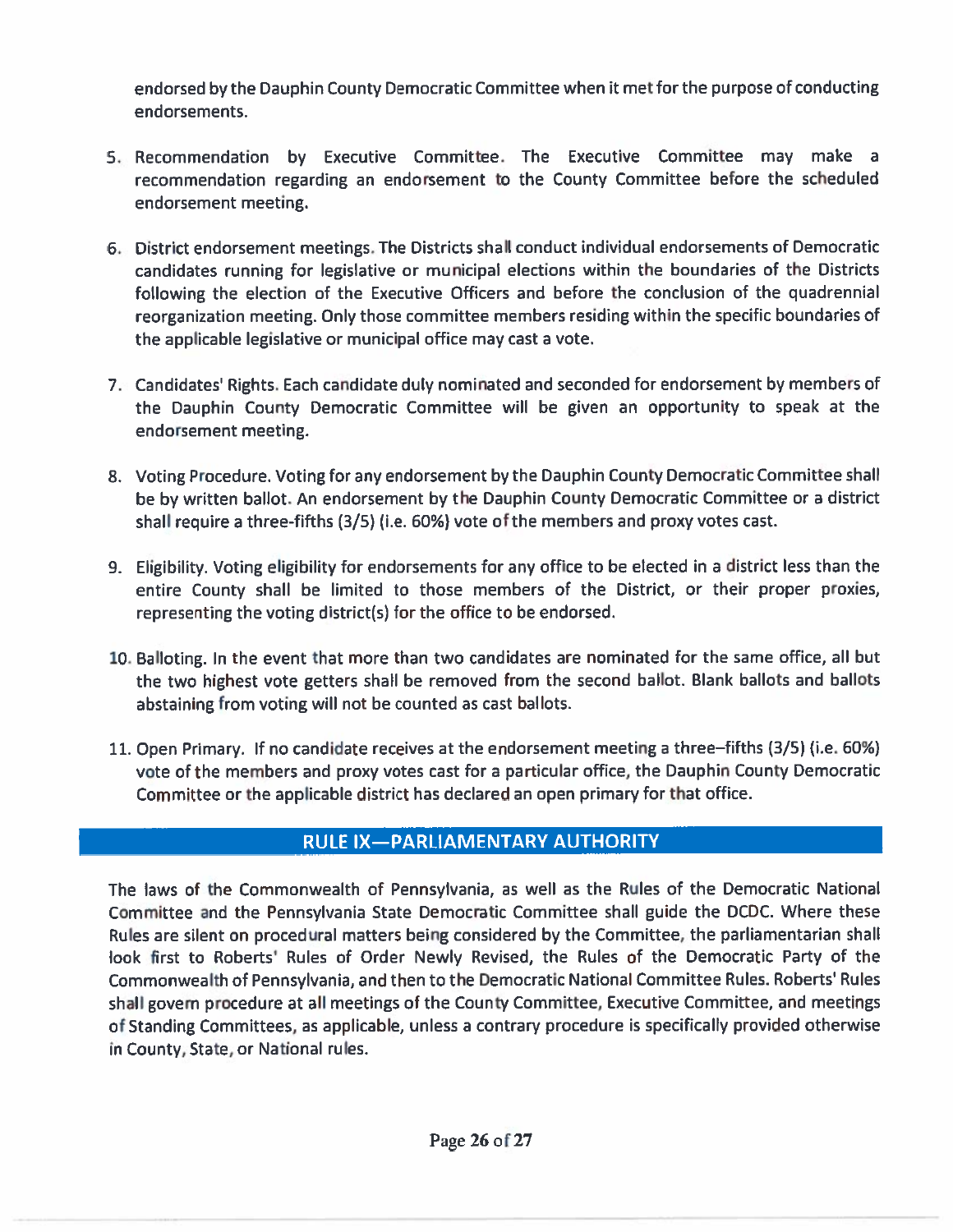## RULE X—AMENDMENT OF RULES

The Rules of the Dauphin County Democratic Committee may be amended by <sup>a</sup> vote of two-thirds (2/3) of the voting members presen<sup>t</sup> at any meeting of the County Committee, when meeting for the specific purpose of considering amendments to these Rules, at which there is <sup>a</sup> quorum in attendance, provided that the text of the proposed change shall have been set forth in the "ten day call" notice of the meeting as provided for in Rule Ill, Section F. Fifty percen<sup>t</sup> <sup>p</sup>lus one (50% <sup>+</sup> 1) of the total voting membership of the County Committee shall constitute <sup>a</sup> quorum for the purpose of adopting amendments to these Rules. <sup>A</sup> committee person represented by <sup>a</sup> valid proxy shall be counted toward <sup>a</sup> quorum. All amendments are subject to the approva<sup>l</sup> of the Pennsylvania State Democratic Committee, in accordance with its Rules.